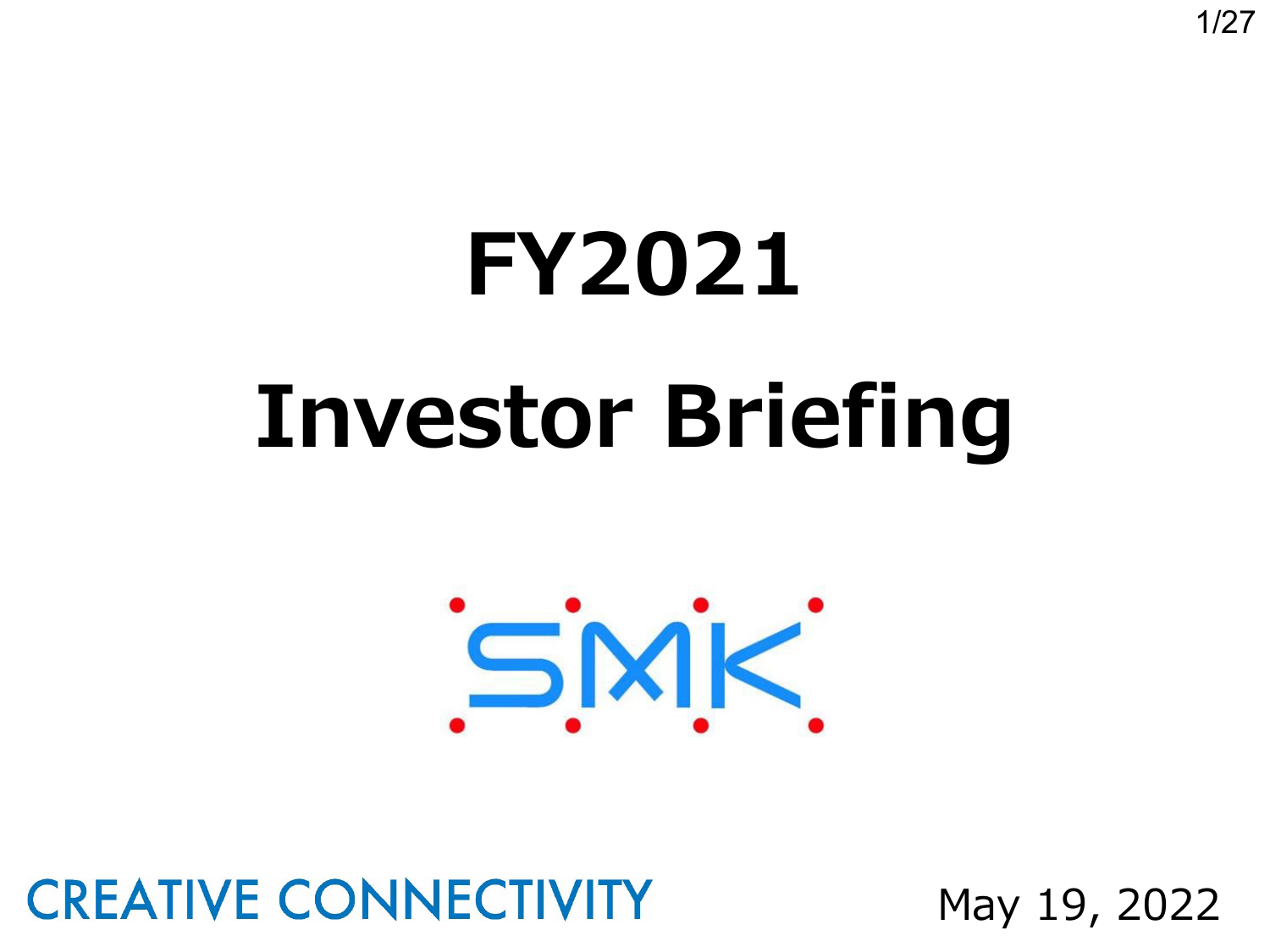## **FY2021**

## **Outline of Financial Statement**

## **Executive Vice President and CFO KOHEI OHGAKI**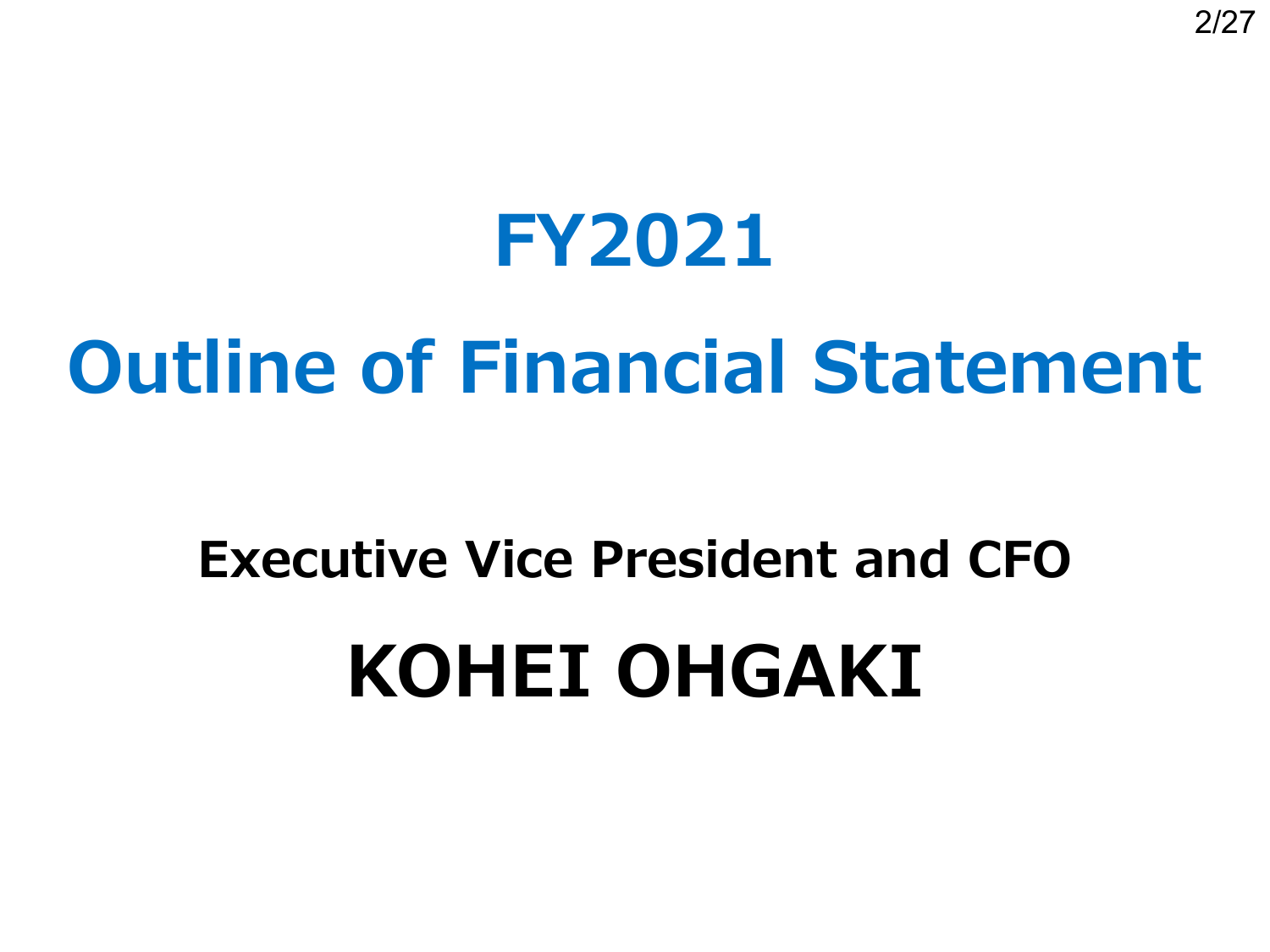### **<Consolidated> Financial Results**

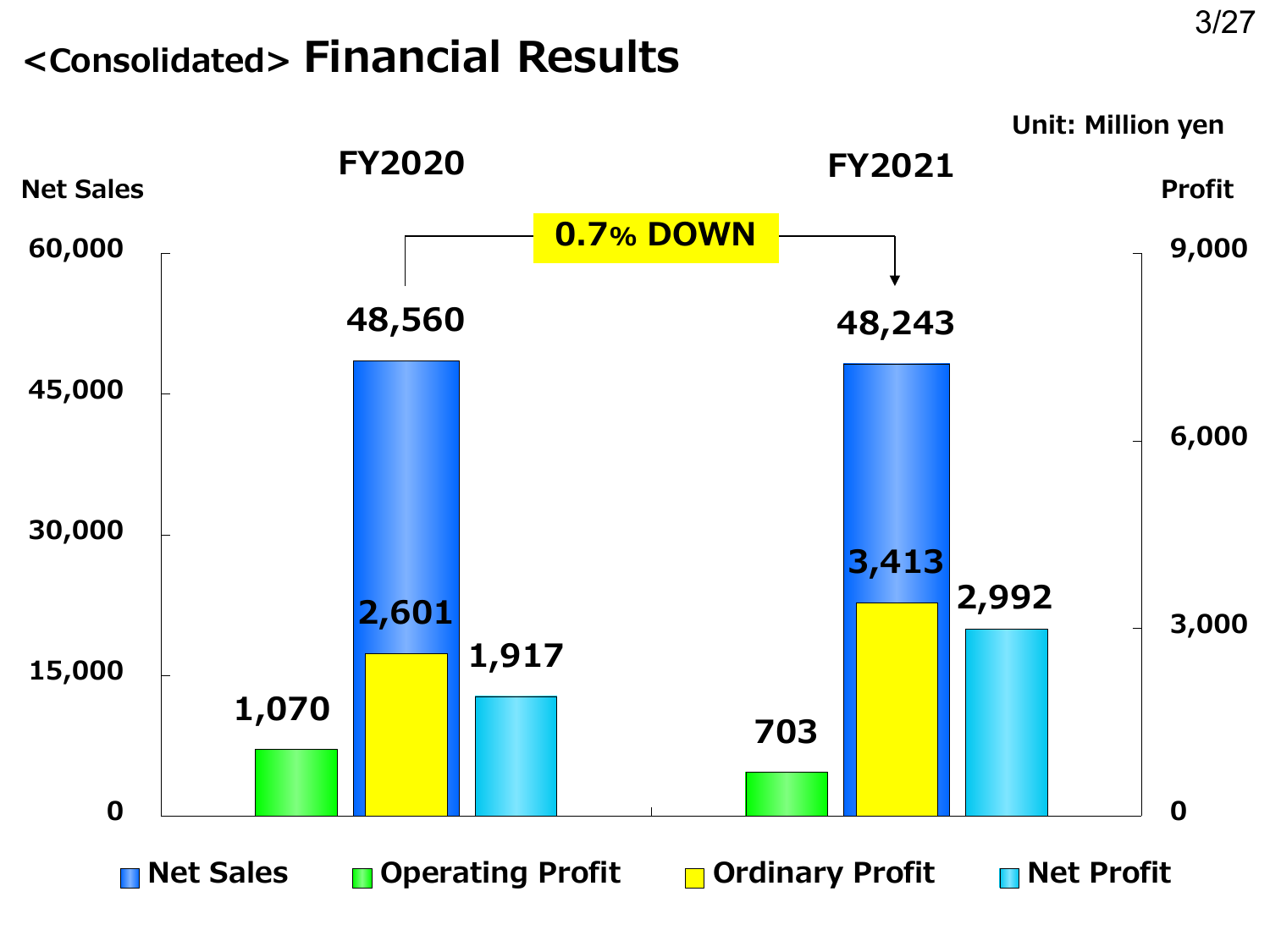#### **<Consolidated> Financial Results (by Quarter)**

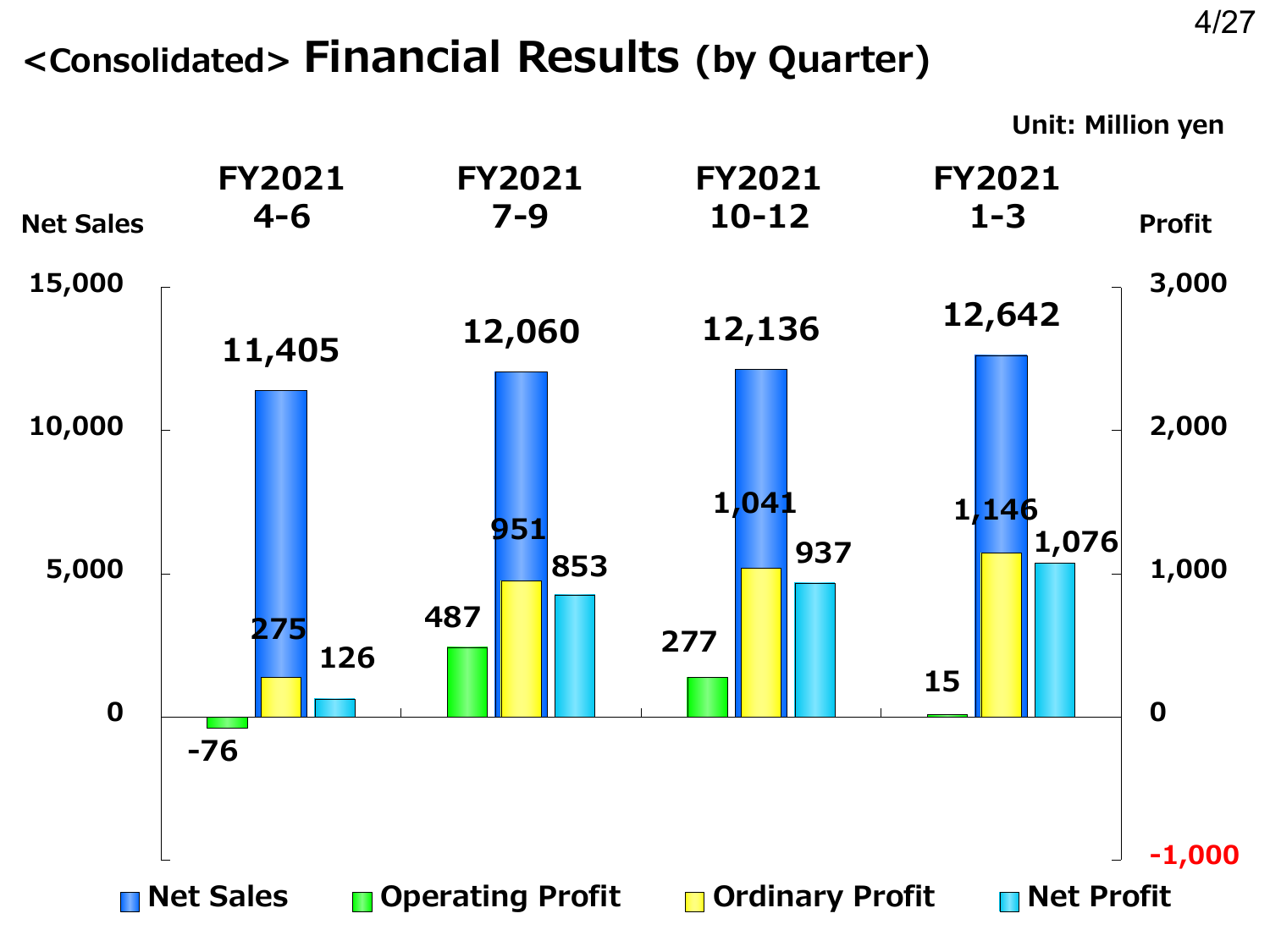### **<Consolidated> Operating Expenses**



**Unit: Million yen**

- **[ ]: Sales Ratio**
	-
	- **Amount paid to subcontractors**
	- **Labor costs**
	- **Expenses**
	- **n** Depreciations

- **Ratio of material costs & amount paid to subcontractors was unchanged from FY2020**  $50.2\% \rightarrow 50.2\%$
- **Improved by 0.3% in ratio of labor costs & expenses**  $43.4\% \rightarrow 43.1\%$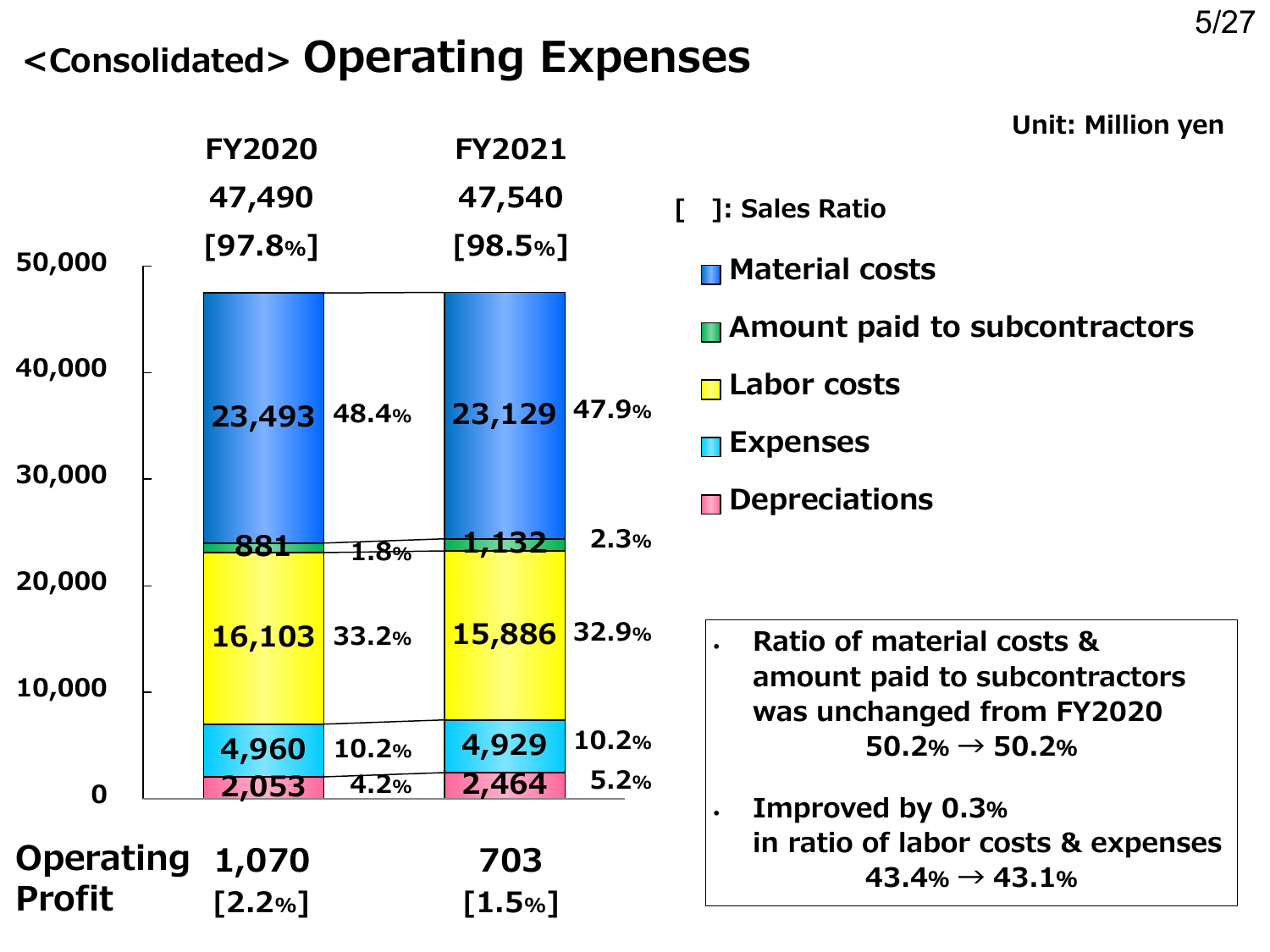## **<Consolidated> Analysis of Changes in Operating Profit**

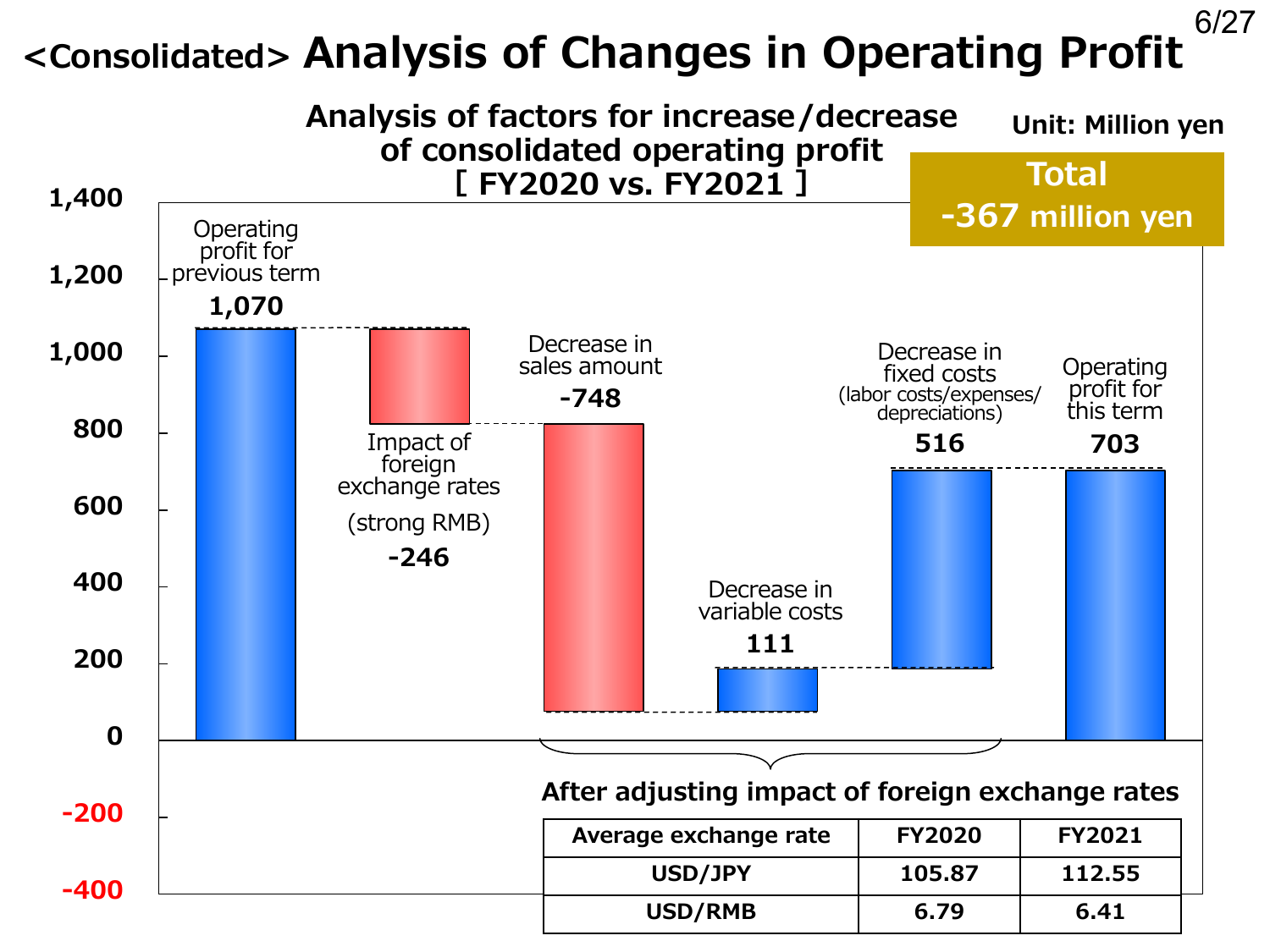## **<Consolidated> Analysis of Changes in Operating Profit**

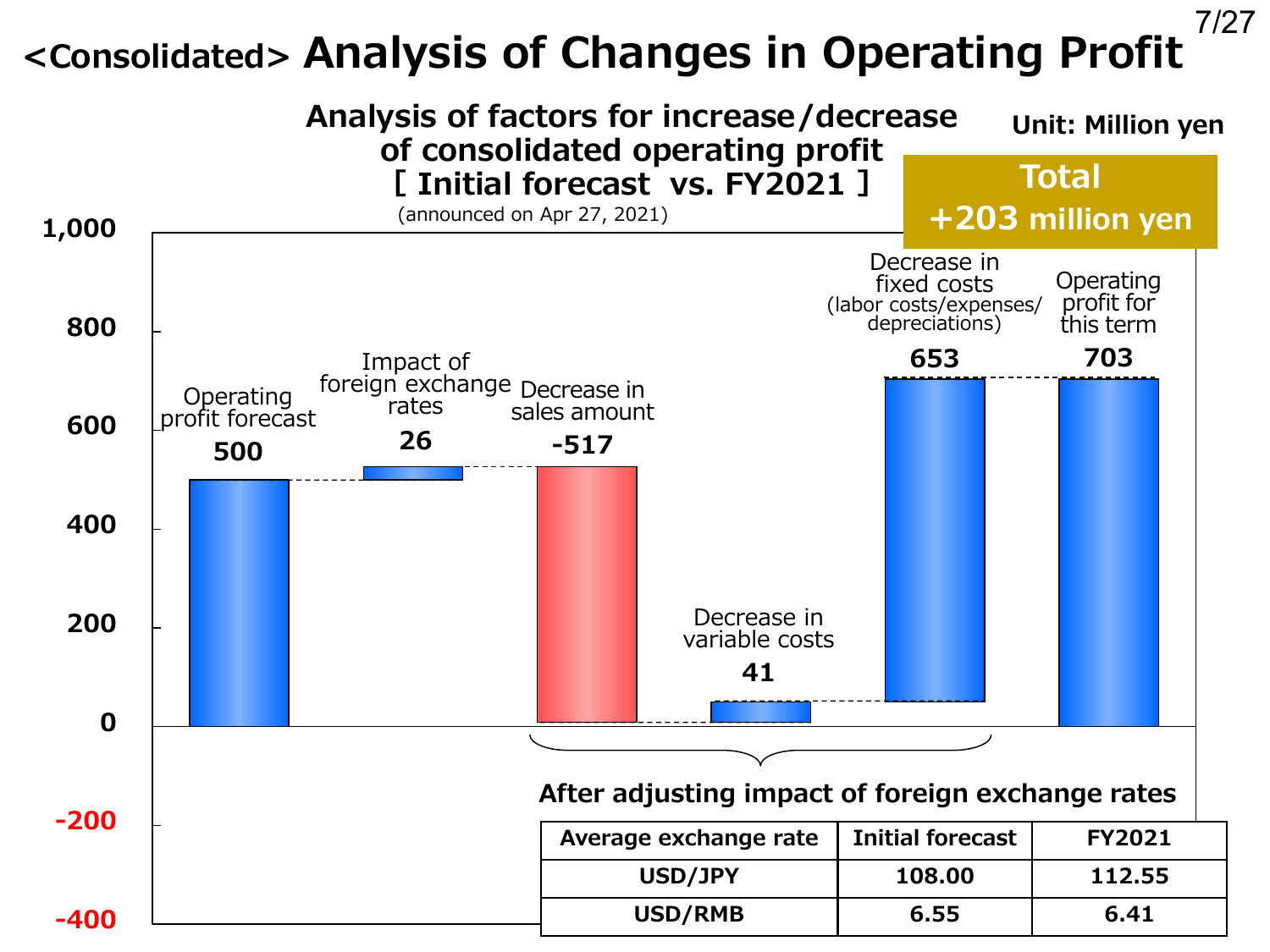### **<Consolidated> Non-operating Profit and Loss**

|                    | <b>FY2020</b><br>1,531<br>[3.2%] |       | <b>FY2021</b><br>2,710<br>[5.6%] |       |                    | ]: Sales Ratio                                                    | <b>Unit: Million yen</b>        |
|--------------------|----------------------------------|-------|----------------------------------|-------|--------------------|-------------------------------------------------------------------|---------------------------------|
| 2,700              |                                  |       |                                  |       |                    | $\blacksquare$ Foreign exchange profit/loss                       |                                 |
| 2,300              |                                  |       |                                  |       |                    | Revenue from and expenditure<br>to real estates                   |                                 |
| 1,900              |                                  |       | 1,426                            |       |                    | <b>n</b> Financial account balance                                |                                 |
| 1,500              | <b>160</b>                       |       |                                  |       |                    | $\blacksquare$ Employment adjustment subsidy                      |                                 |
| 1,100              | 499                              |       | 482                              |       |                    | (Gain on valuation of<br>investment funds, etc.)<br><b>Others</b> |                                 |
| 700                | 542                              |       | 318                              |       |                    | Foreign exchange profit $160 \rightarrow 1,426$                   |                                 |
| 300                | 367                              | $-37$ | 502                              | $-18$ |                    | <b>Exchange rates at the beginning</b>                            | vs. at the end of the term      |
| $\bf{0}$<br>$-100$ |                                  |       |                                  |       |                    | <b>FY2020</b>                                                     | <b>FY2021</b>                   |
| <b>Ordinary</b>    | 2,601                            |       | 3,413                            |       | USD/<br><b>JPY</b> | <b>Yen weakened</b><br>by 1.88                                    | <b>Yen weakened</b><br>by 11.68 |
| <b>Profit</b>      | [5.4%]                           |       | $[7.1\%]$                        |       | USD/<br><b>RMB</b> | Yuan strengthened<br>by 0.54                                      | Yuan strengthened<br>by 0.22    |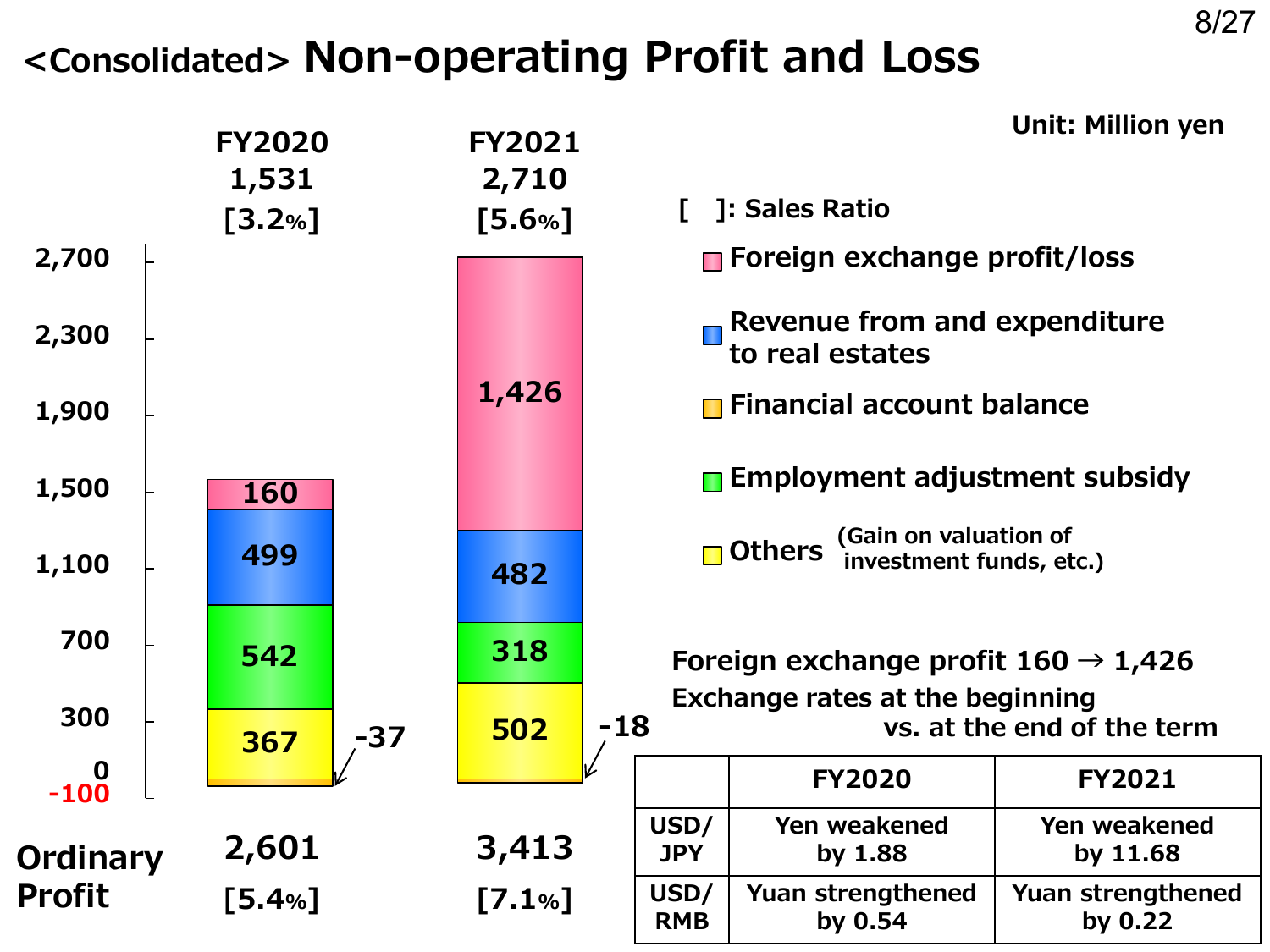#### **<Consolidated> Extraordinary Profit and Loss**

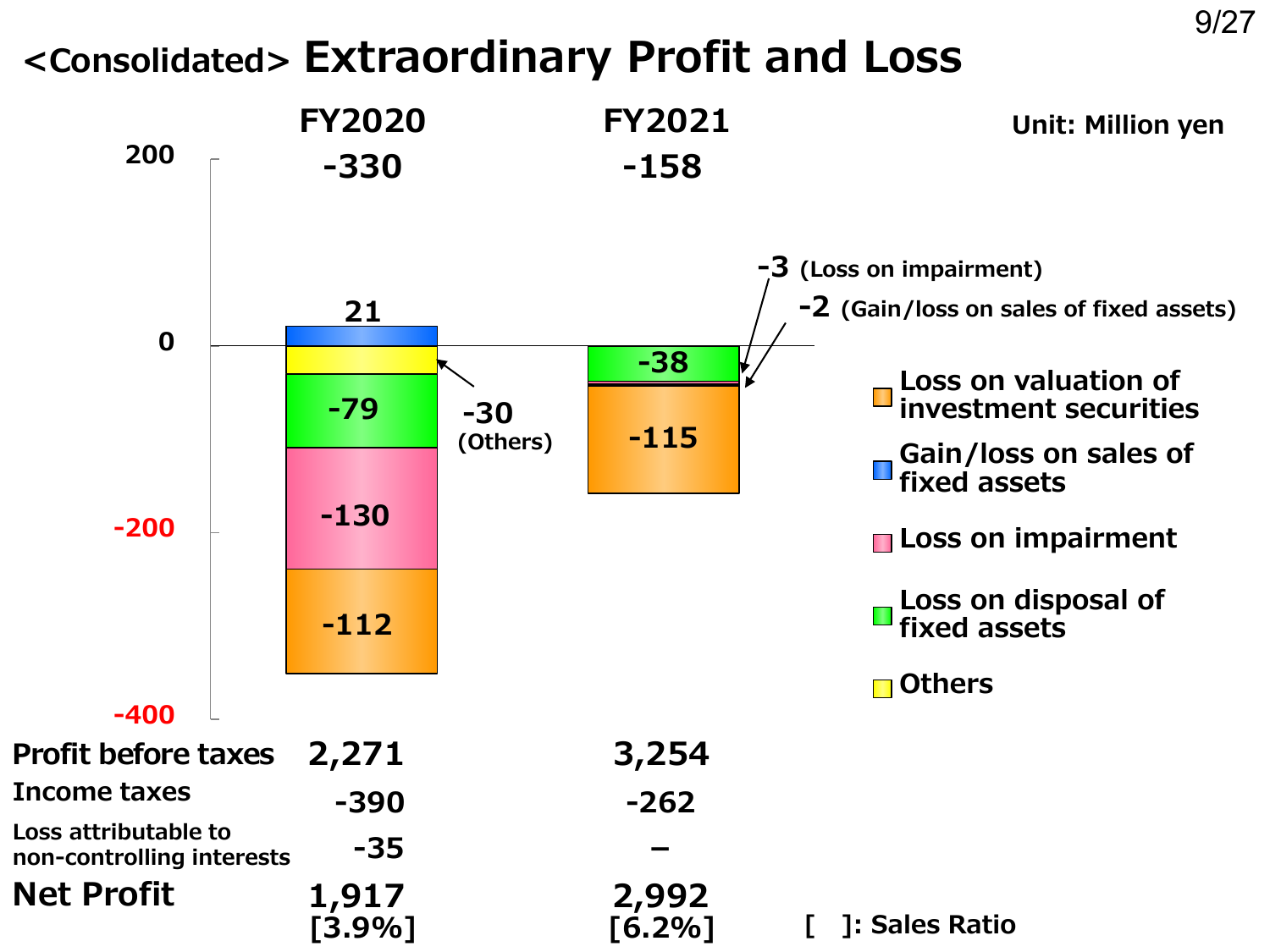### **<Consolidated> Segment Information**

#### **FY2021**

**Unit: Million yen**

|                                  | <b>CS</b>       | <b>SCI</b>      | R&D           |              | Others*     | <b>TOTAL</b> |
|----------------------------------|-----------------|-----------------|---------------|--------------|-------------|--------------|
|                                  | <b>Division</b> | <b>Division</b> | <b>Center</b> | <b>Total</b> |             |              |
| <b>Net Sales</b>                 | 19,543          | 28,387          | 309           | 48,239       | 4           | 48,243       |
| <b>Operating<br/>Profit/Loss</b> | 1,036           | $-135$          | $-196$        | 703          | $\mathbf 0$ | 703          |

#### **FY2020**

|                                  |                              | <b>Reporting Segment</b>      |               |              |         |              |
|----------------------------------|------------------------------|-------------------------------|---------------|--------------|---------|--------------|
|                                  | <b>CS</b><br><b>Division</b> | <b>SCI</b><br><b>Division</b> | R&D<br>Center | <b>Total</b> | Others* | <b>TOTAL</b> |
| <b>Net Sales</b>                 | 19,840                       | 28,431                        | 285           | 48,556       | 3       | 48,560       |
| <b>Operating<br/>Profit/Loss</b> | 1,444                        | $-72$                         | $-294$        | 1,077        | -7      | 1,070        |

\*Others: Other components business, lease, real-estate rental, and worker dispatching undertaking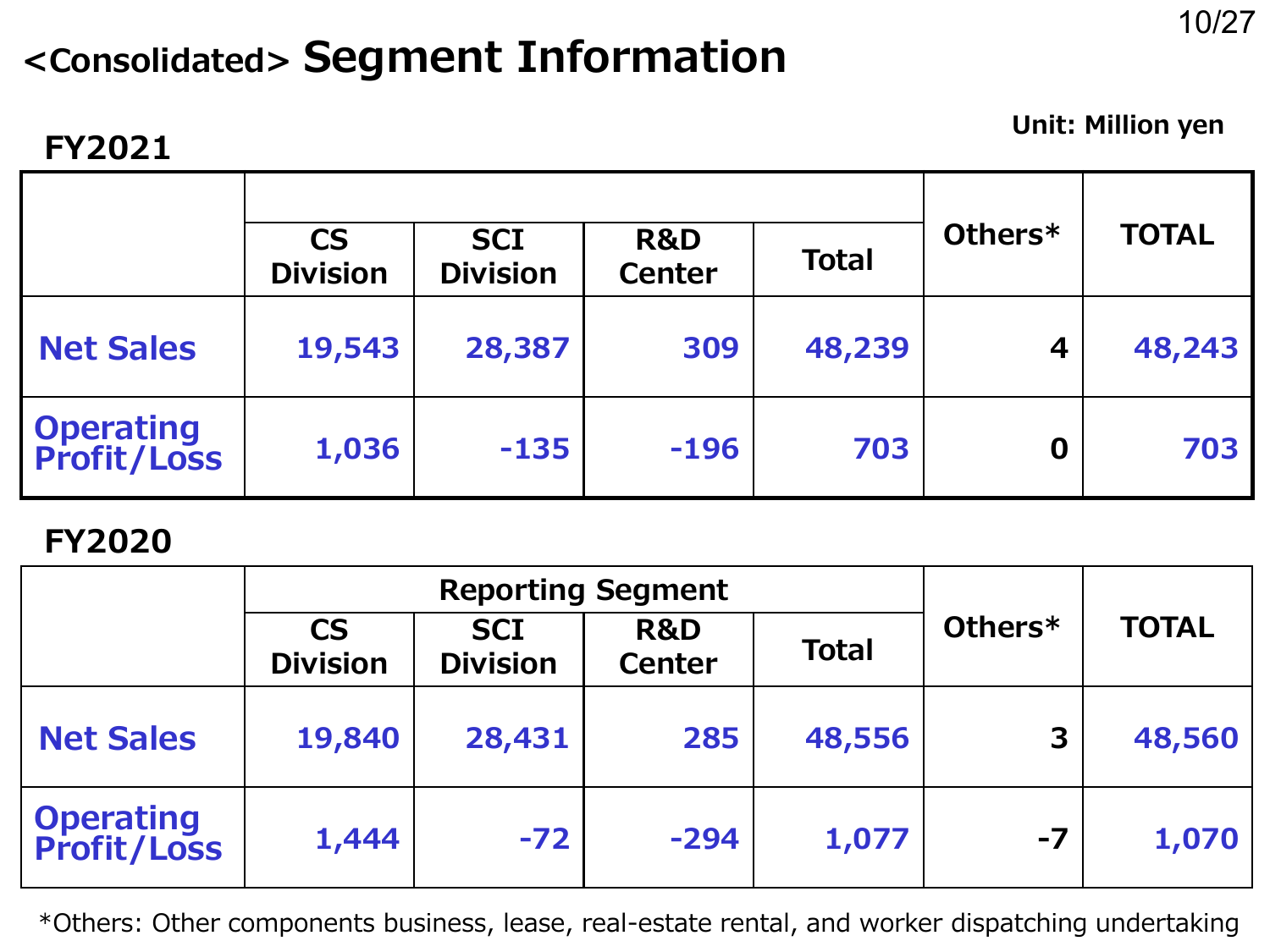#### **<Consolidated> Cash Position**

|                                                 |           |           | <b>Unit: Million yen</b> |
|-------------------------------------------------|-----------|-----------|--------------------------|
|                                                 | Mar. 2021 | Mar. 2022 | <b>Differential</b>      |
|                                                 | (A)       | (B)       | $(B-A)$                  |
| <b>Assets</b>                                   | 50,332    | 54,794    | 4,462                    |
| Cash and cash equivalents                       | 8,799     | 8,555     | $-244$                   |
| <b>Accounts receivable</b>                      | 12,567    | 12,800    | 232                      |
| <b>Inventories</b>                              | 6,547     | 9,545     | 2,998                    |
| <b>Fixed assets</b>                             | 21,428    | 23,063    | 1,635                    |
|                                                 |           |           |                          |
| <b>Liabilities</b>                              | 22,580    | 24,150    | 1,570                    |
| <b>Accounts payable and</b><br>accrued expenses | 6,805     | 6,977     | 172                      |
| <b>Interest-bearing debt</b>                    | 11,388    | 12,608    | 1,220                    |
|                                                 |           |           |                          |
| <b>Net assets</b>                               | 27,751    | 30,643    | 2,892                    |
| <b>Common stock</b>                             | 7,996     | 7,996     |                          |
|                                                 |           |           |                          |
| Capital adequacy ratio                          | 55.1%     | 55.9%     | 0.8%                     |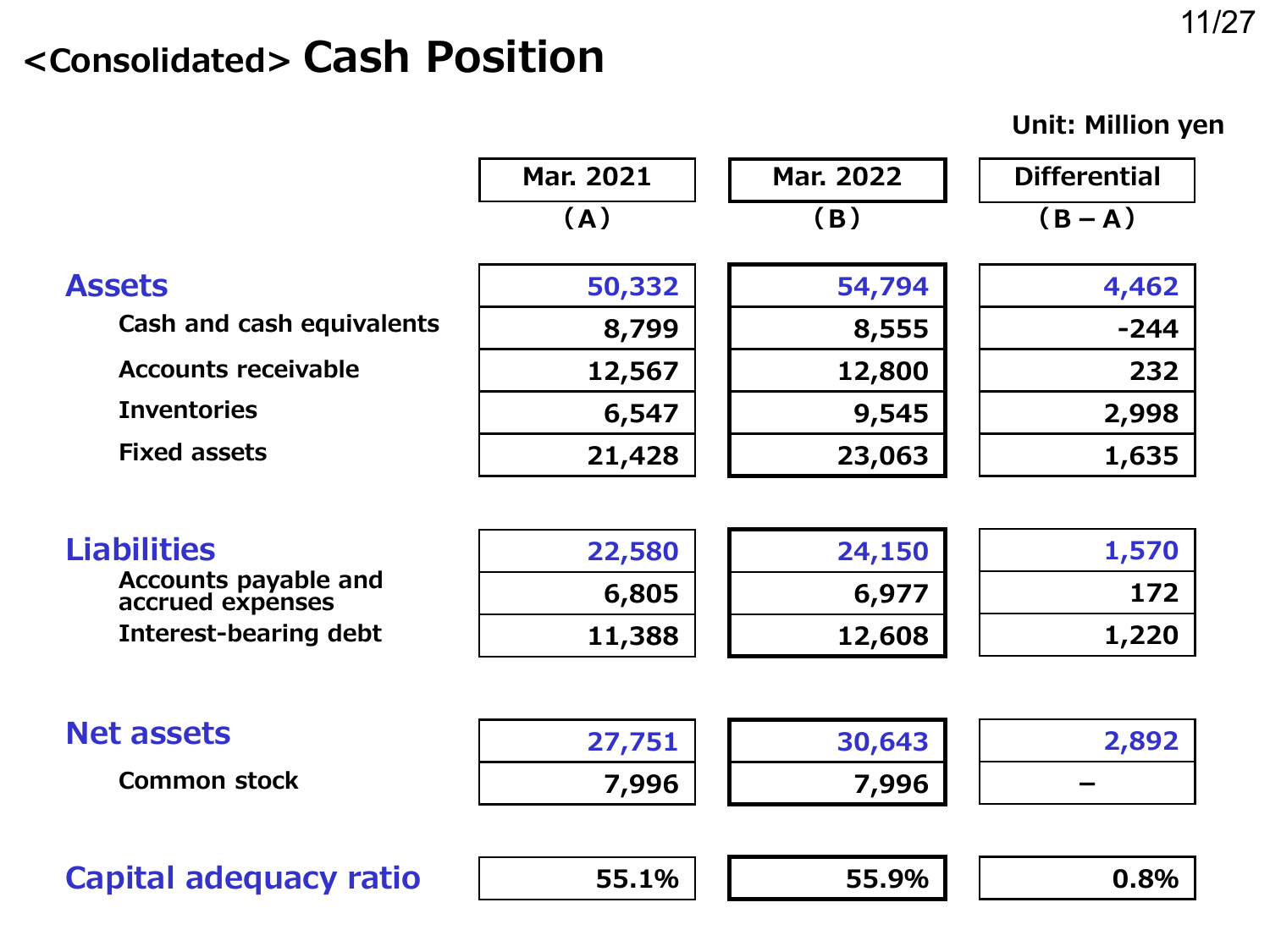#### **<Consolidated> Cash Flow Position**

**Unit: Million yen**

|                                            | <b>FY2020</b> | <b>FY2021</b> |
|--------------------------------------------|---------------|---------------|
| <b>Cash flow from operating activities</b> | 4,653         | 2,433         |
| <b>Working capital</b>                     | $-18$         | $-2,799$      |
| <b>Profit before taxes</b>                 | 2,271         | 3,254         |
| <b>Depreciation</b>                        | 2,237         | 2,696         |
| <b>Others</b>                              | 163           | $-718$        |
| <b>Cash flow from investing activities</b> | $-2,325$      | $-1,631$      |
| <b>Free cash flow</b>                      | 2,327         | 801           |
| <b>Cash flow from financing activities</b> | $-3,904$      | $-971$        |
| Increase/decrease in interest-bearing debt | $-3,643$      | $-168$        |
| Increase/decrease in treasury stock        | $-1$          | $-479$        |
| Dividends paid                             | $-259$        | $-323$        |
| <b>Initial balance</b>                     | 10,437        | 8,742         |
| <b>Final balance</b>                       | 8,742         | 8,505         |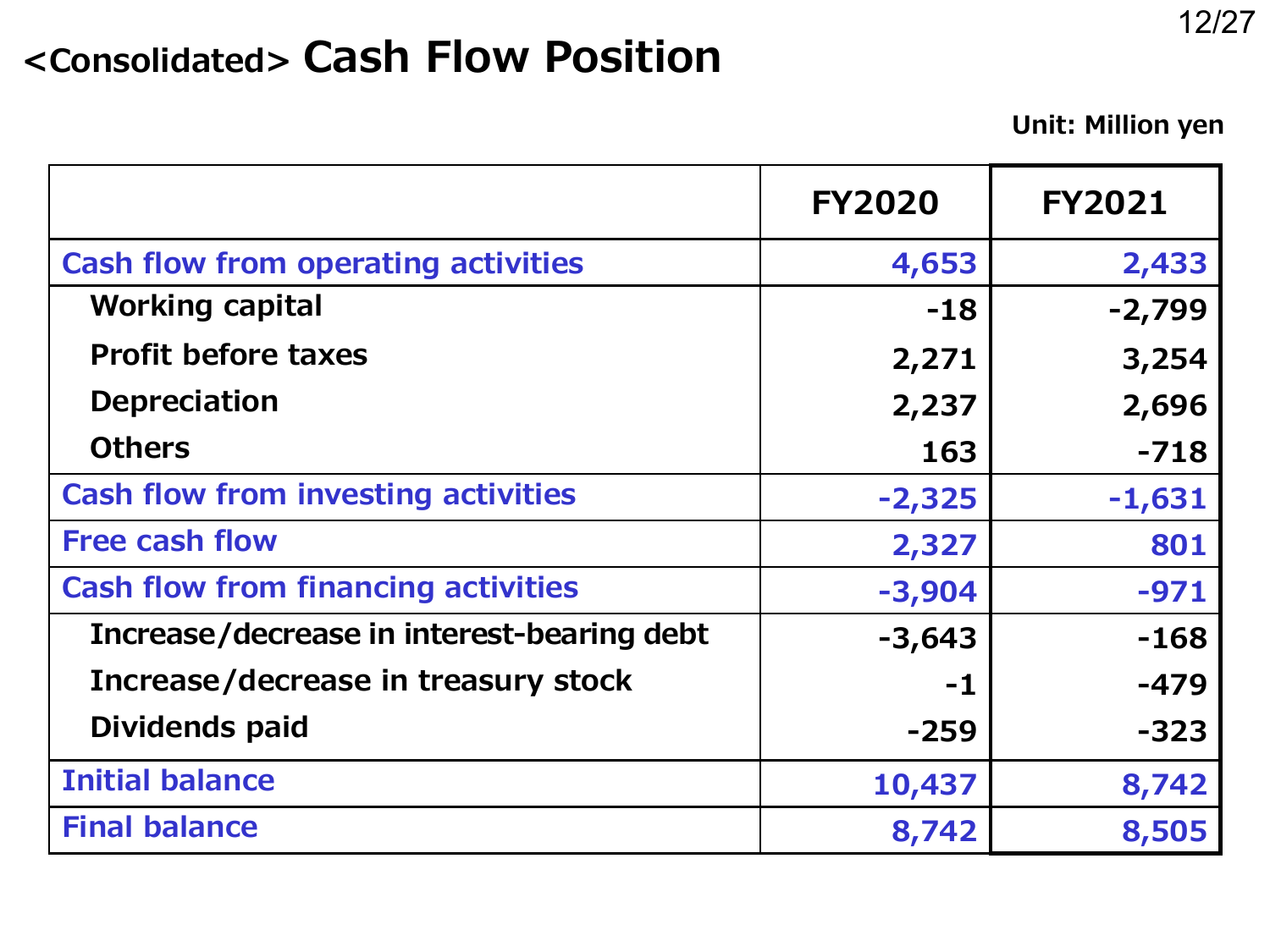## **Financial Forecast and Annual Dividend**

(1) Forecast of Consolidated Financial Results

%: Increase/decrease ratio to previous term

|                                  | <b>Net Sales</b>      |                | Operating<br>Profit  |                 | Ordinary<br>Profit   |              | Net Profit           |           |
|----------------------------------|-----------------------|----------------|----------------------|-----------------|----------------------|--------------|----------------------|-----------|
| <b>FY2021</b>                    | Million yen<br>48,243 | $\%$<br>$-0.7$ | Million yen  <br>703 | $\%$<br>$-34.2$ | Million yen<br>3,413 | $\%$<br>31.2 | Million yen<br>2,992 | %<br>56.1 |
| <b>FY2022</b><br><b>Forecast</b> | 55,000                | 14.0           | 1,500                | 113.1           | 2,000                | $-41.4$      | 1,400                | $-53.2$   |

#### (2) Annual Dividend

|                                  | At second<br>quarter end | At fiscal year end | Annual    |
|----------------------------------|--------------------------|--------------------|-----------|
| <b>FY2021</b>                    | 0.00 yen                 | 70.00 yen          | 70.00 yen |
| <b>FY2022</b><br><b>Forecast</b> | 0.00 yen                 | 70.00 yen          | 70.00 yen |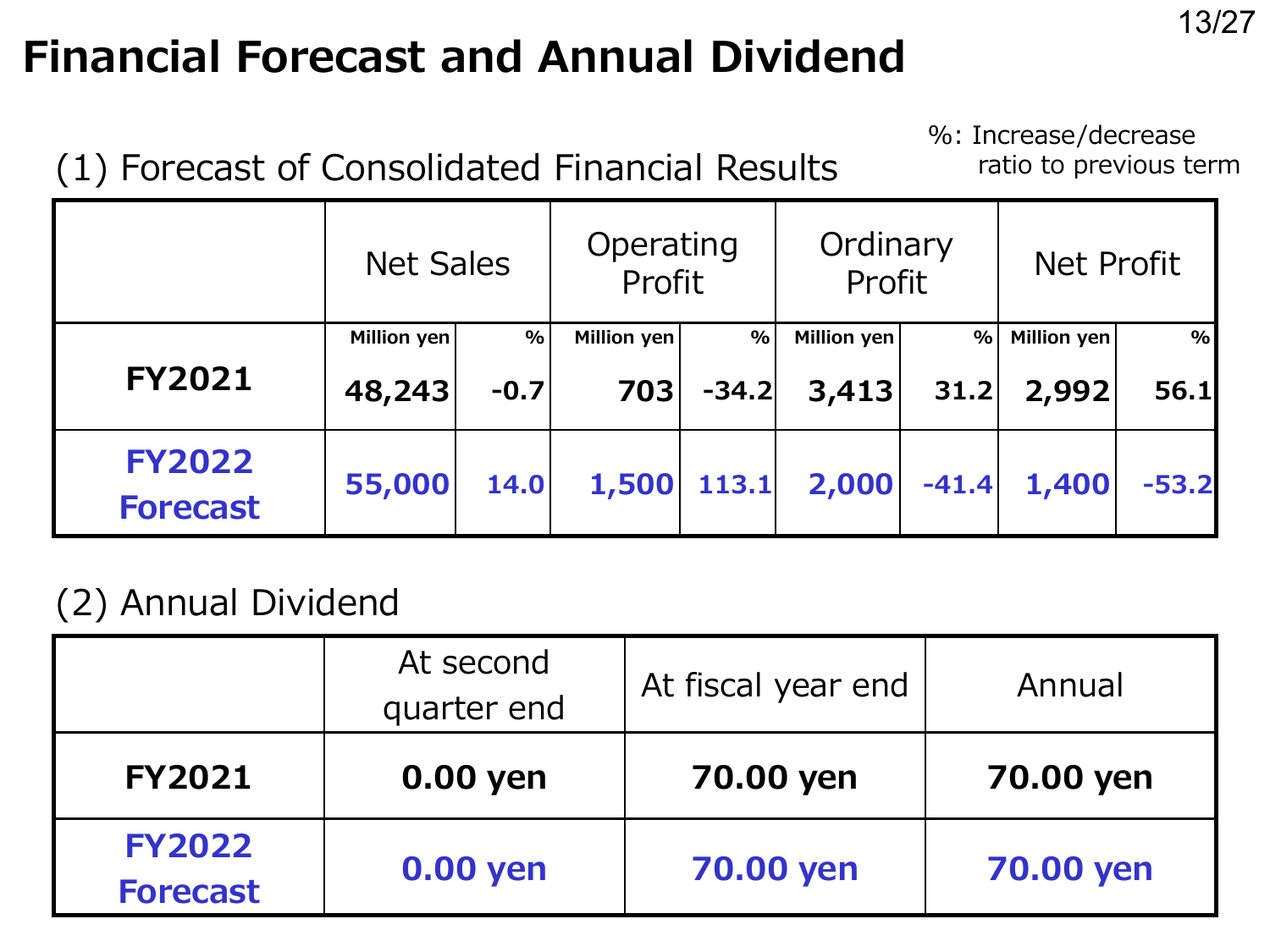### **<Consolidated> Analysis of FY2022 Operating Profit**

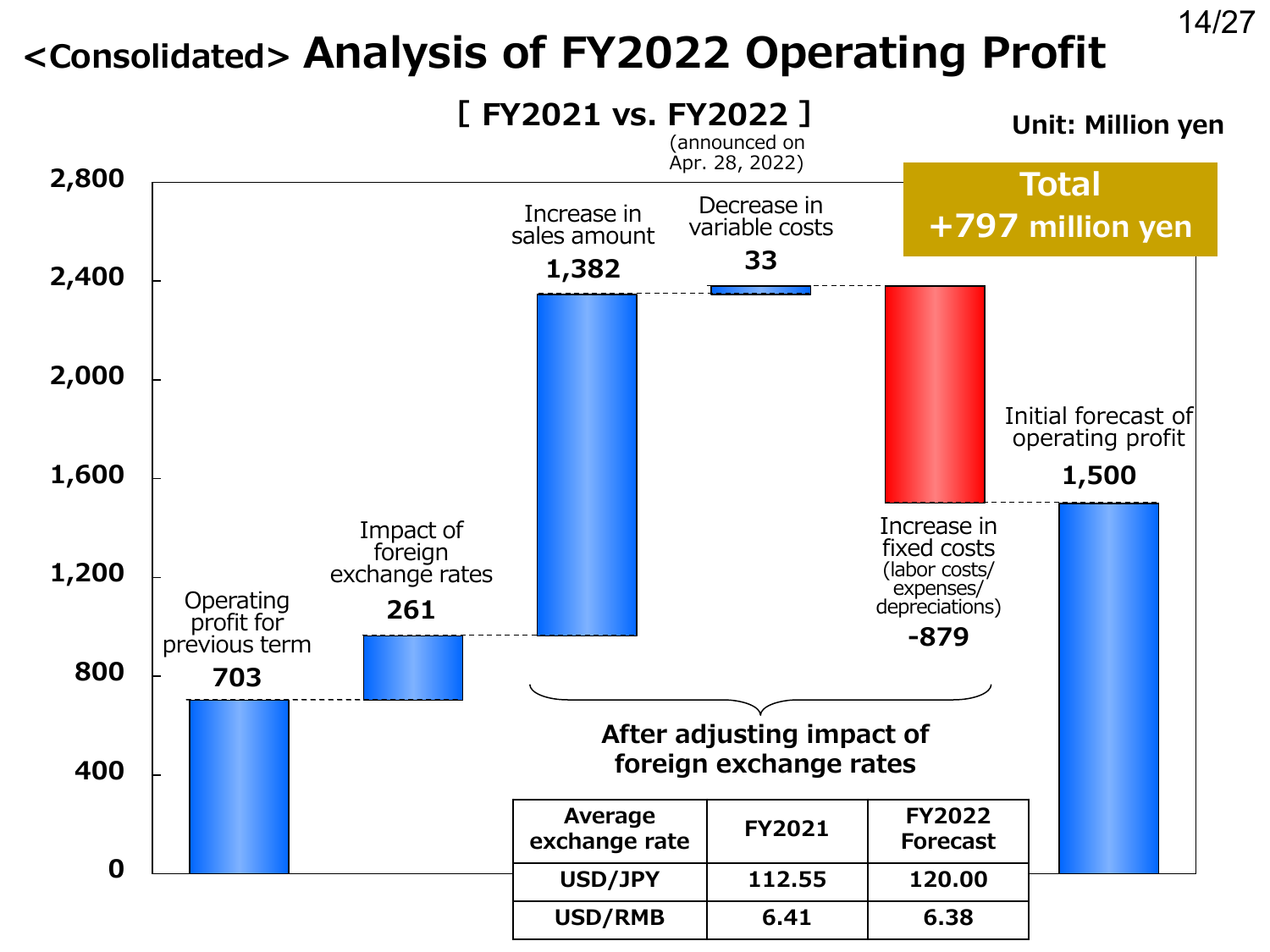15/27

**FY2021 Result and FY2022 Prospect**

## **President, CEO and COO YASUMITSU IKEDA**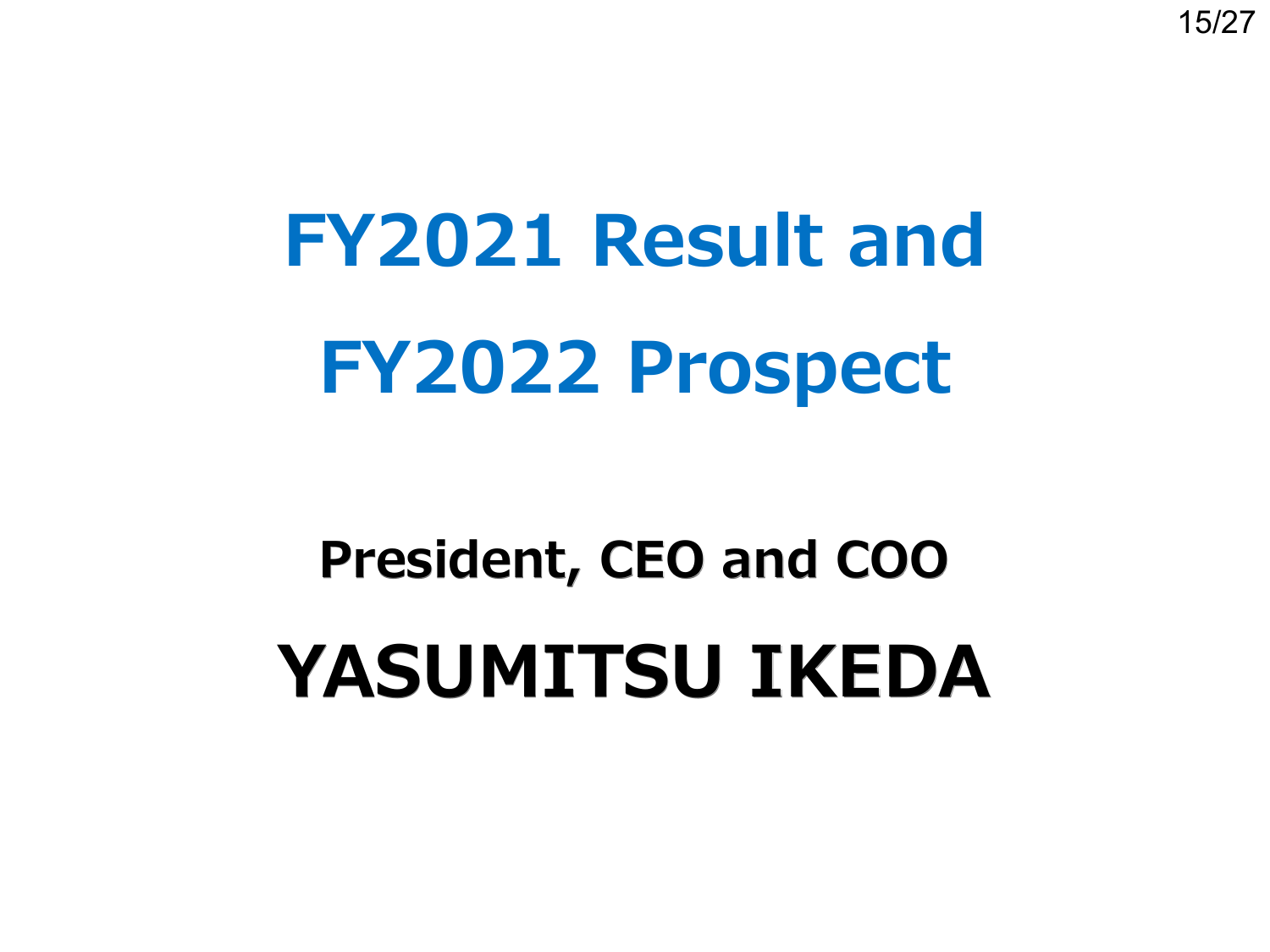## **Net Sales by Product Div. (FY2020-FY2022)**

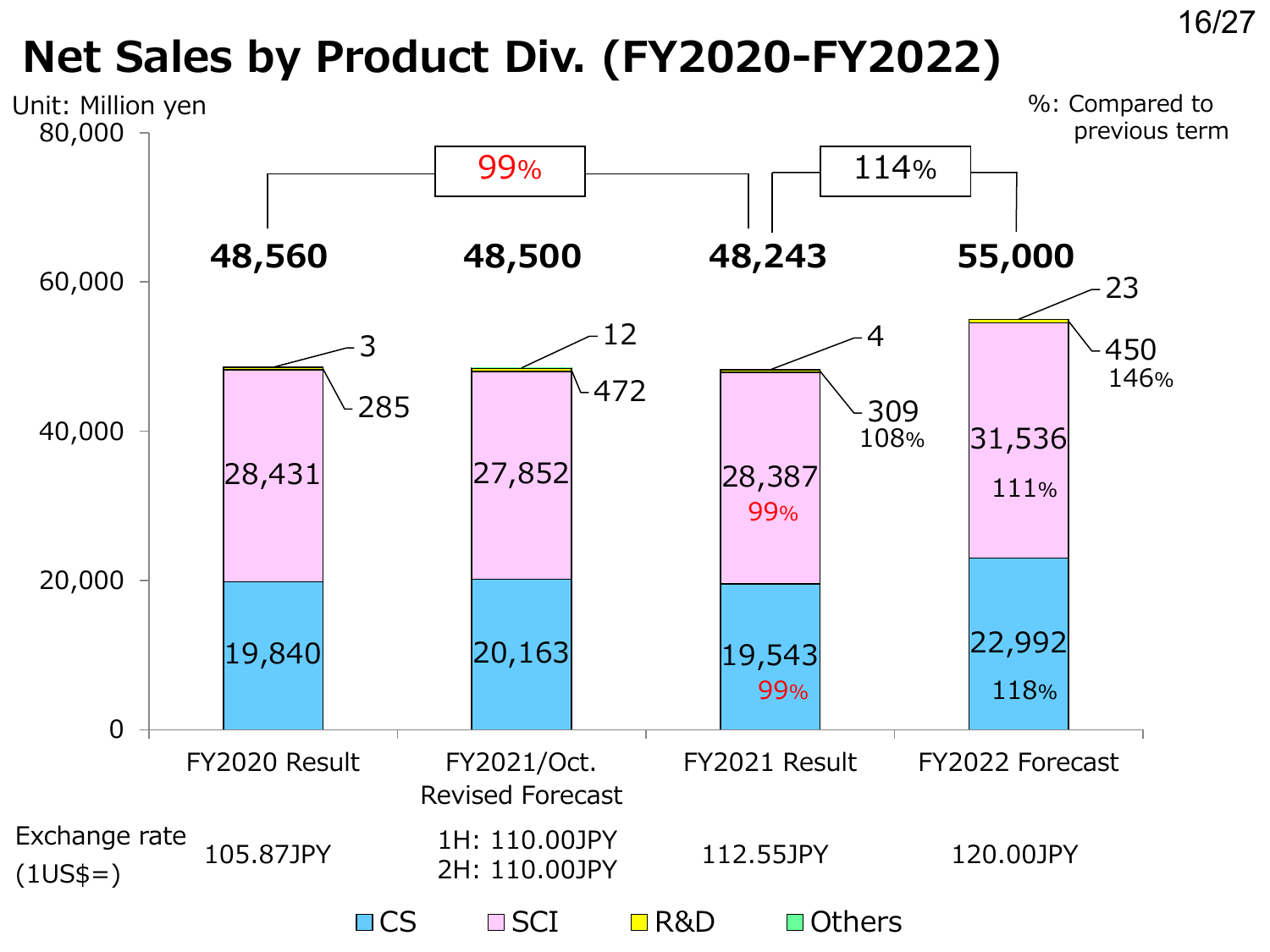## **Operating Profit by Product Div. (FY2020-FY2022)**

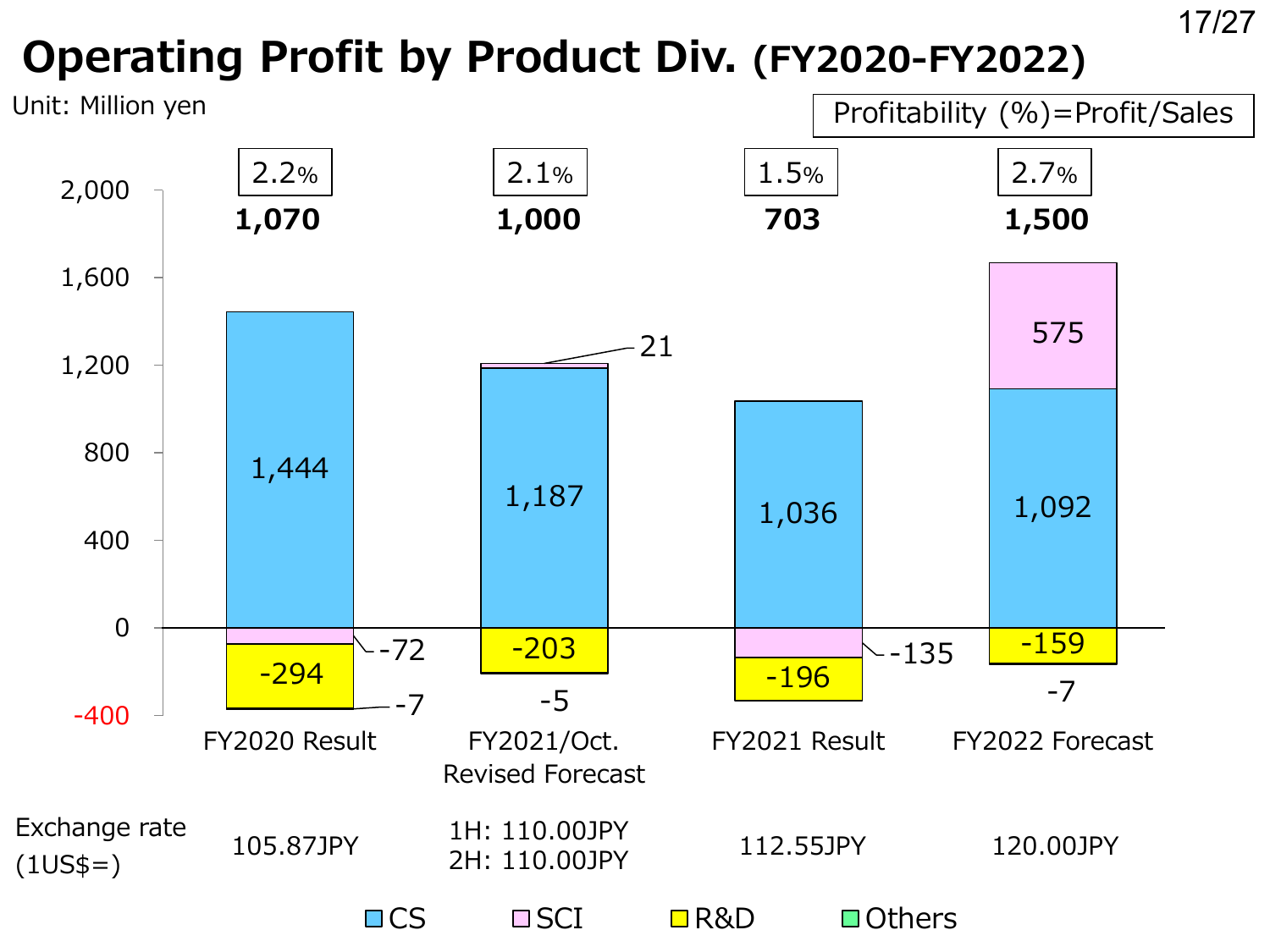### **Reference: Net Sales by Market (FY2020-FY2022)**

| Unit: Million yen<br>60,000                                                         |         | 48,560                                                                                                     |  |                                      | 48,243                                                                                |                                                                                                                               | 55,000          |                    | %: Compared to<br>previous term                                                                                 |
|-------------------------------------------------------------------------------------|---------|------------------------------------------------------------------------------------------------------------|--|--------------------------------------|---------------------------------------------------------------------------------------|-------------------------------------------------------------------------------------------------------------------------------|-----------------|--------------------|-----------------------------------------------------------------------------------------------------------------|
| 40,000                                                                              |         | 3,906<br>14,819                                                                                            |  |                                      | 4,587<br>17,321                                                                       |                                                                                                                               | 5,210<br>19,640 | 114%<br>113%       | Industry/<br><b>Others</b><br>Car                                                                               |
| 20,000                                                                              |         | 19,199                                                                                                     |  |                                      | 16,912                                                                                |                                                                                                                               | 18,670          | 110%               | <b>Electronics</b><br>Home<br>Appliance                                                                         |
| $\boldsymbol{0}$                                                                    |         | 10,635                                                                                                     |  |                                      | 9,421                                                                                 |                                                                                                                               | 11,480          | 122%               | $\Box$ ICT                                                                                                      |
| <b>FY2020 Result</b><br>Exchange rate<br>105.87JPY<br>$(1US\frac{1}{2})$            |         |                                                                                                            |  | FY2021 Result<br>112.55JPY           |                                                                                       | <b>FY2022 Forecast</b><br>120.00JPY                                                                                           |                 |                    |                                                                                                                 |
|                                                                                     |         |                                                                                                            |  |                                      |                                                                                       |                                                                                                                               |                 |                    |                                                                                                                 |
|                                                                                     |         | <b>ICT</b>                                                                                                 |  |                                      | <b>Home Appliance</b>                                                                 | <b>Car Electronics</b>                                                                                                        |                 |                    | <b>Industry/Others</b>                                                                                          |
| <b>FY2022</b><br><b>Factors for</b><br>Increase/<br><b>Decrease</b><br>(vs. FY2021) | tablets | $+$ Connectors for<br>$+$ Connectors for<br>smartphones<br>$+$ Switches and<br>connectors for<br>wearables |  | for STBs<br>for housing<br>equipment | $+$ Remote controls<br>$+$ Remote controls<br>for smart appliances<br>Remote controls | $+$ Camera connectors<br>$+$ Connectors for<br>electrical devices<br>$+$ Camera modules<br>$+$ Control units<br>Touch sensors |                 | modules<br>modules | $+$ Connectors and<br>units for photovoltaic<br>$+$ Smart meter<br>$-$ Touch sensors for<br>all-in-one printers |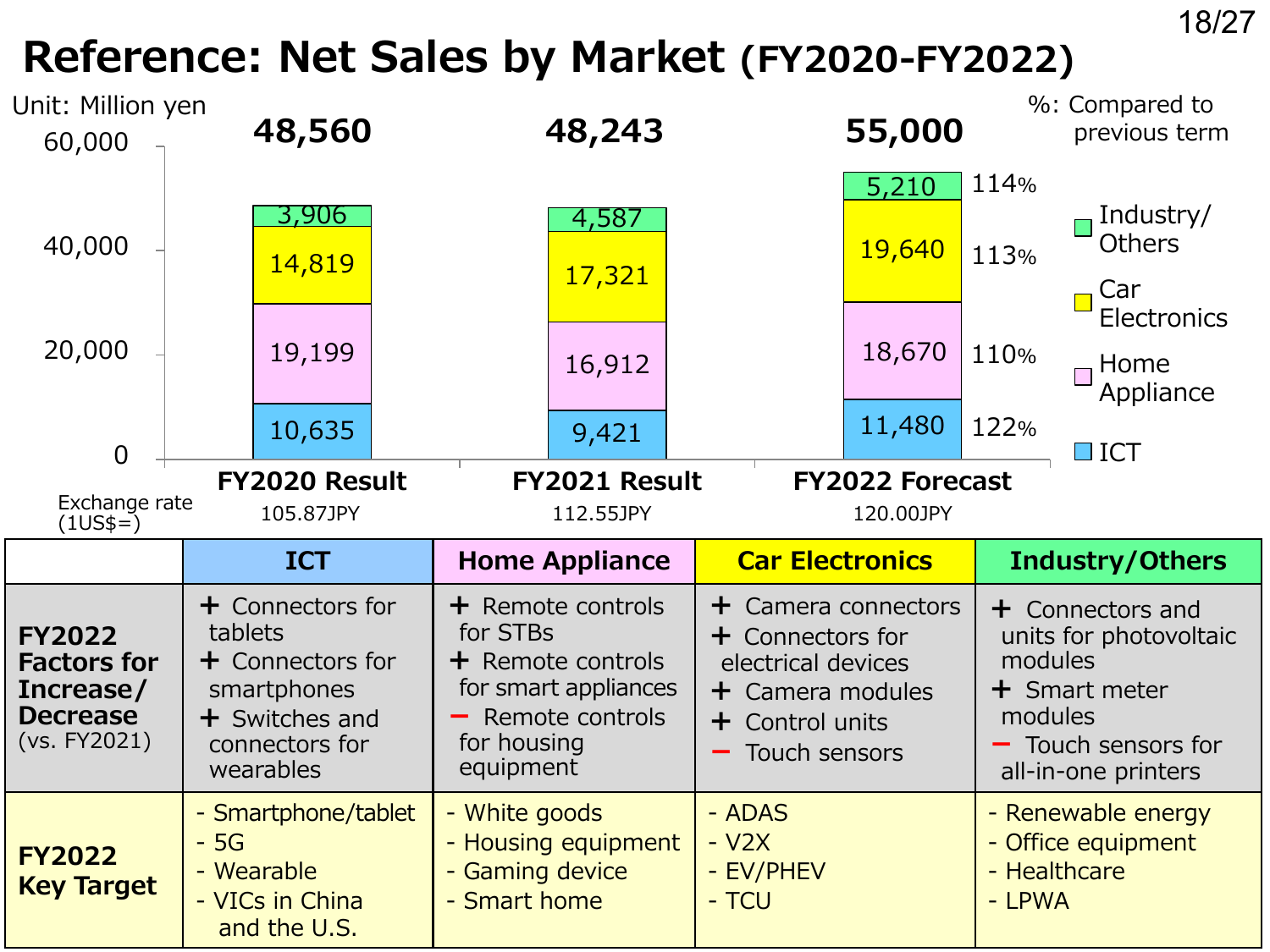- 1. Conduct business operation to agilely cope with change in business environments.
- 2. Expand business with high-valueadded products & solutions and Enhance corporate structure.
- 3. Strengthen ESG management.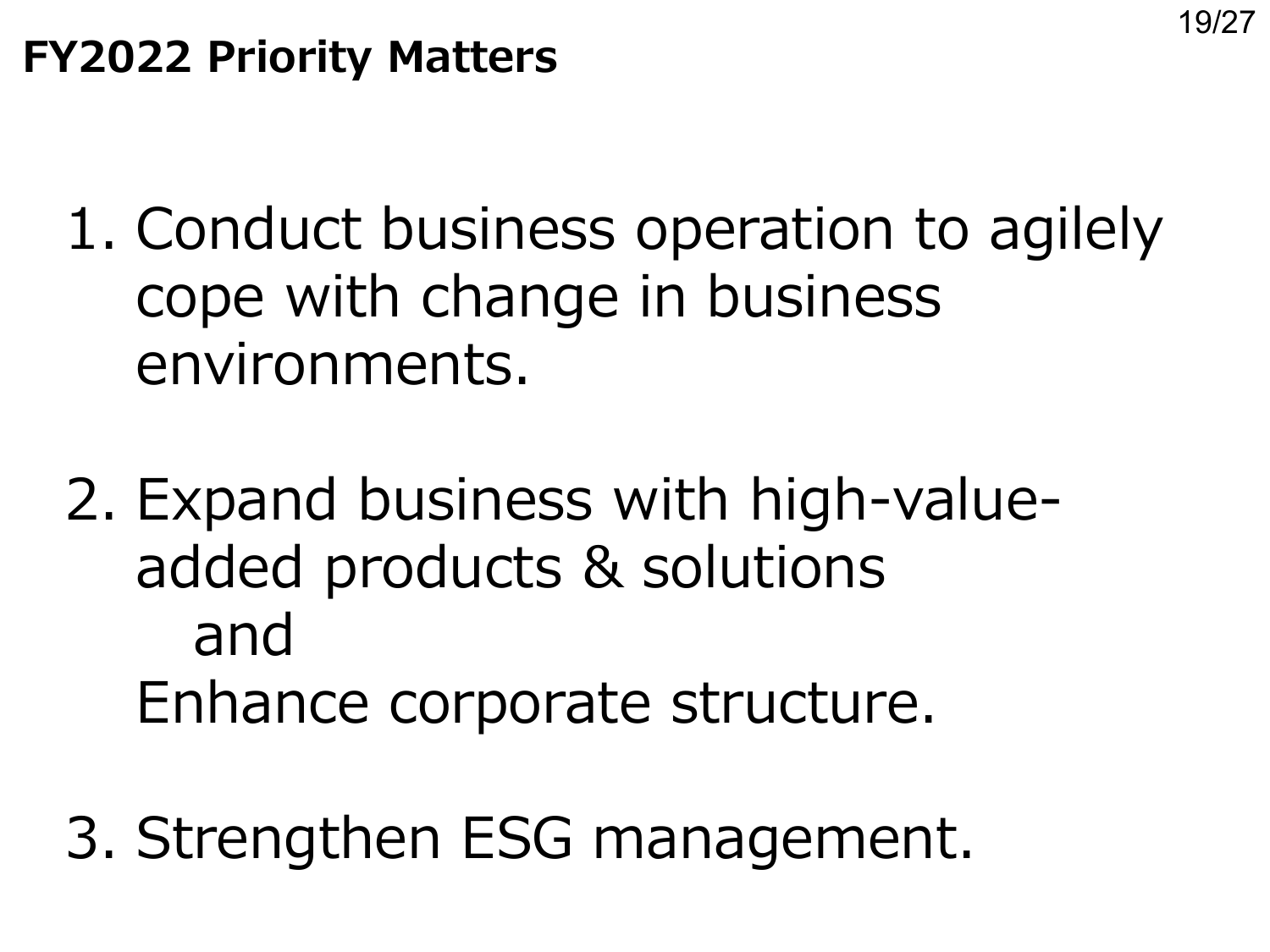#### 20/27 **Development of High-Value-Added Products and Solutions**

| <b>Product/Technology</b>                                                              | <b>Overview</b>                                                                                                                             | <b>Collaboration with</b>                                             | <b>Image</b>                                                                                                                                      |
|----------------------------------------------------------------------------------------|---------------------------------------------------------------------------------------------------------------------------------------------|-----------------------------------------------------------------------|---------------------------------------------------------------------------------------------------------------------------------------------------|
| Algorithm to support<br>the diagnosis of<br>dementia                                   | Algorithm to support<br>the diagnosis of<br>dementia using<br>speech in Japanese<br>Contributes to early<br>screening of<br>dementia        | National Cerebral and<br>Cardiovascular Center<br>Canary Speech, Inc. | Sample screenshot of<br>assessment<br>scores in<br>the U.S.<br>59<br>out of<br>100<br>Thank you fo<br>our survey<br>Press Release of Mar. 8, 2022 |
| Radar based<br>monitoring system                                                       | Reduces accidents<br>in the bathroom with<br>automatic detection<br>system using Ultra<br>Wide Band (UWB)<br>radio waves                    | EchoCare Technologies                                                 | Product Image<br>Press Release of Aug. 27, 2021                                                                                                   |
| Hybrid technology<br>with energy<br>harvesting and<br>wireless power<br>transfer (WPT) | Enables battery-less<br>operation with two<br>power supply<br>systems using energy<br>harvesting and Sub-<br><b>GHZ WPT</b><br>technologies | Atmosic Technologies                                                  | Product Image<br>Press Release of Nov. 18, 2021                                                                                                   |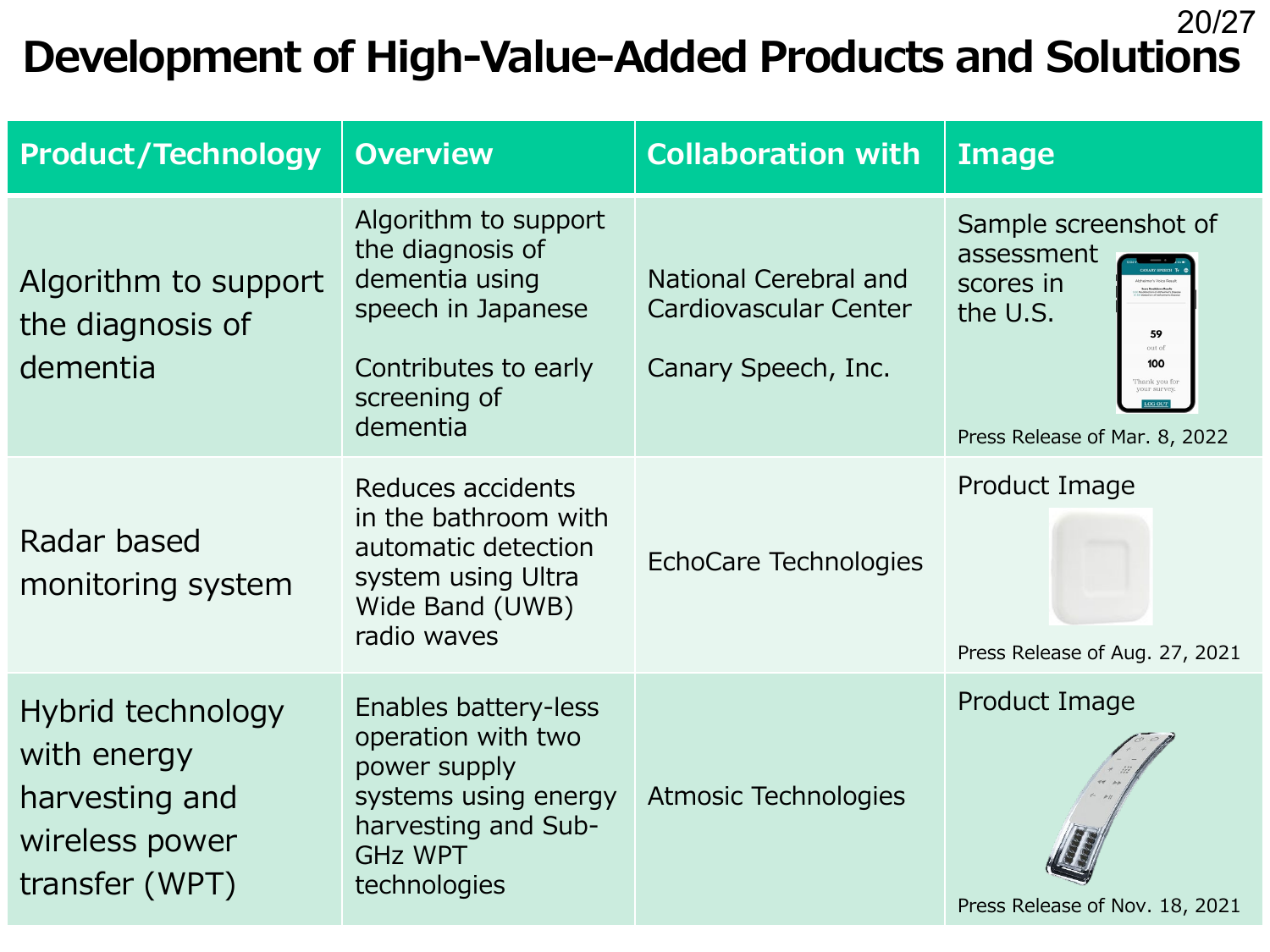21/27

## **Equipment Investment**

Unit: Billion yen



**□ New Product**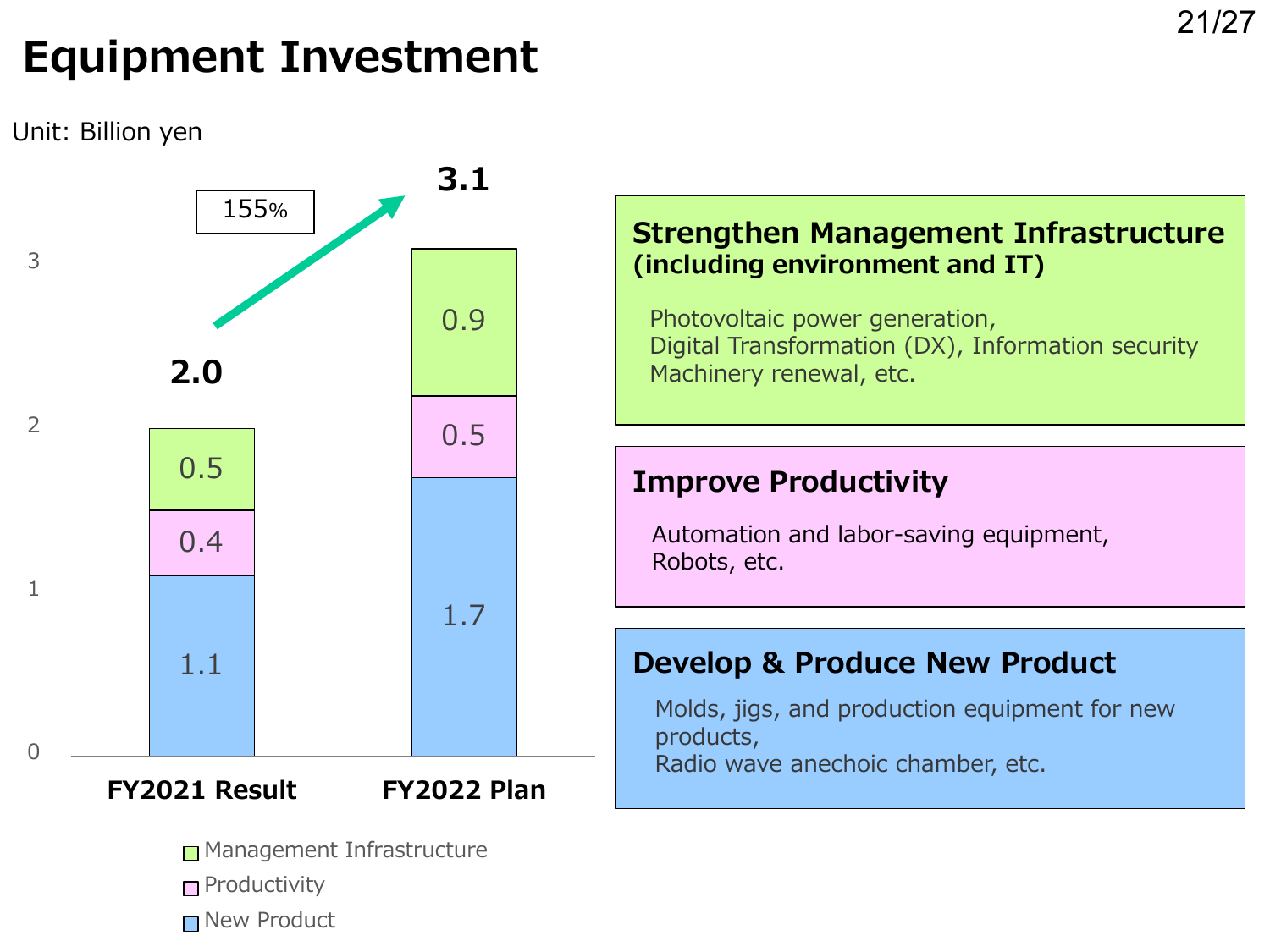#### Progress of Medium-Term Business Plan **Sales & Profit by Product Division**



 $\Box$ CS  $\Box$  SCI  $\Box$  R&D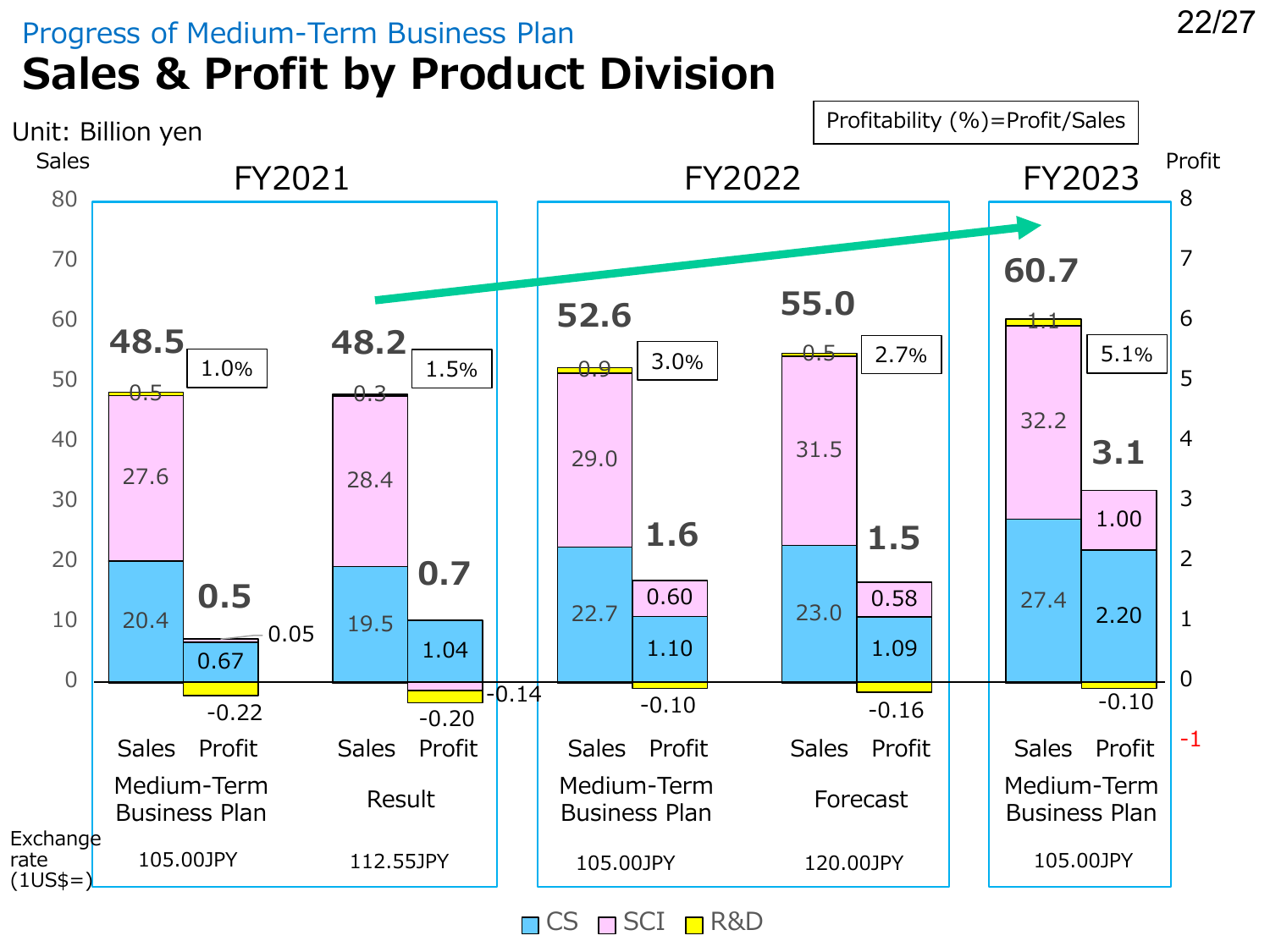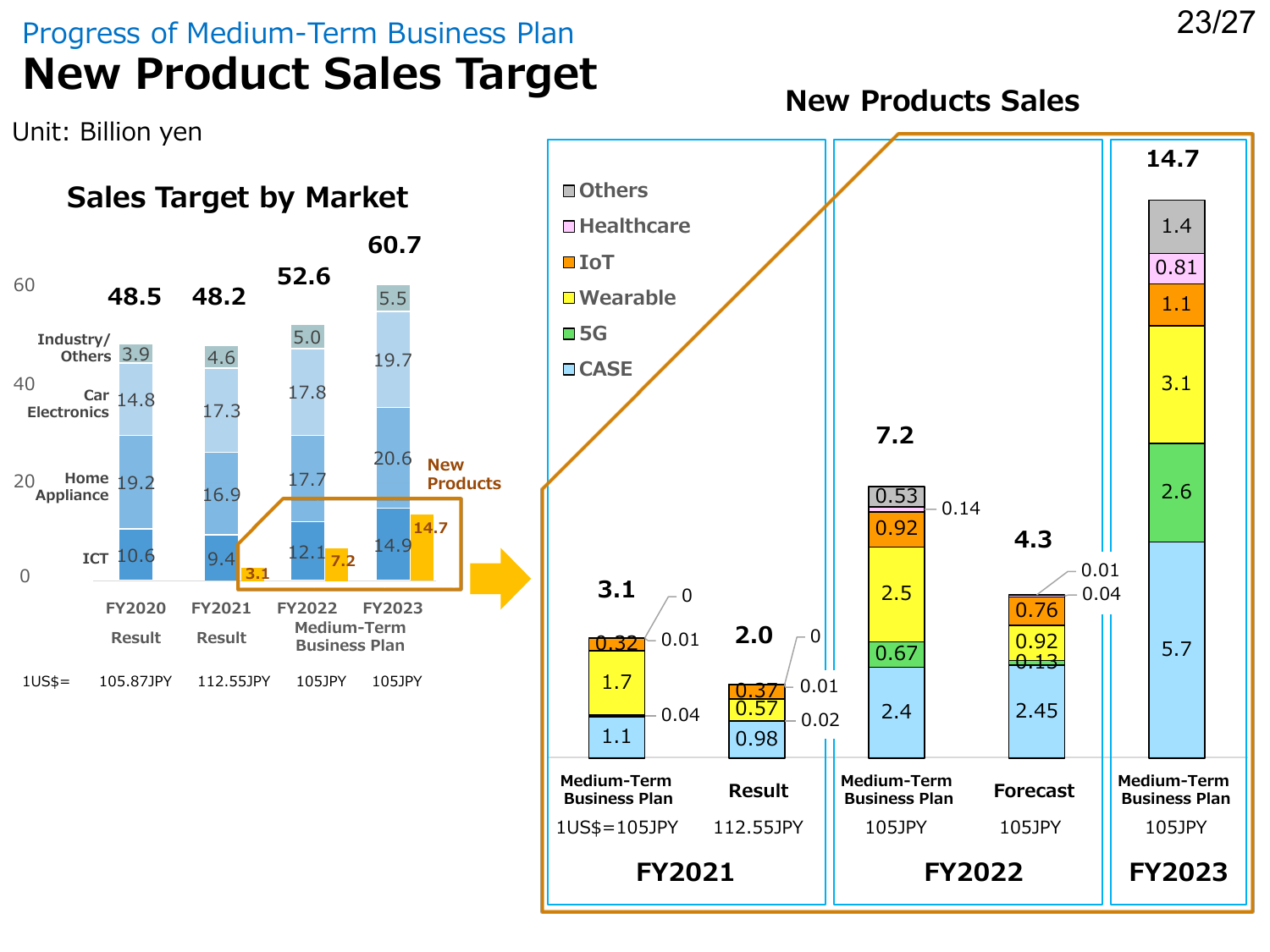#### Progress of Medium-Term Business Plan **Approach to CASE**

#### Unit: Billion yen

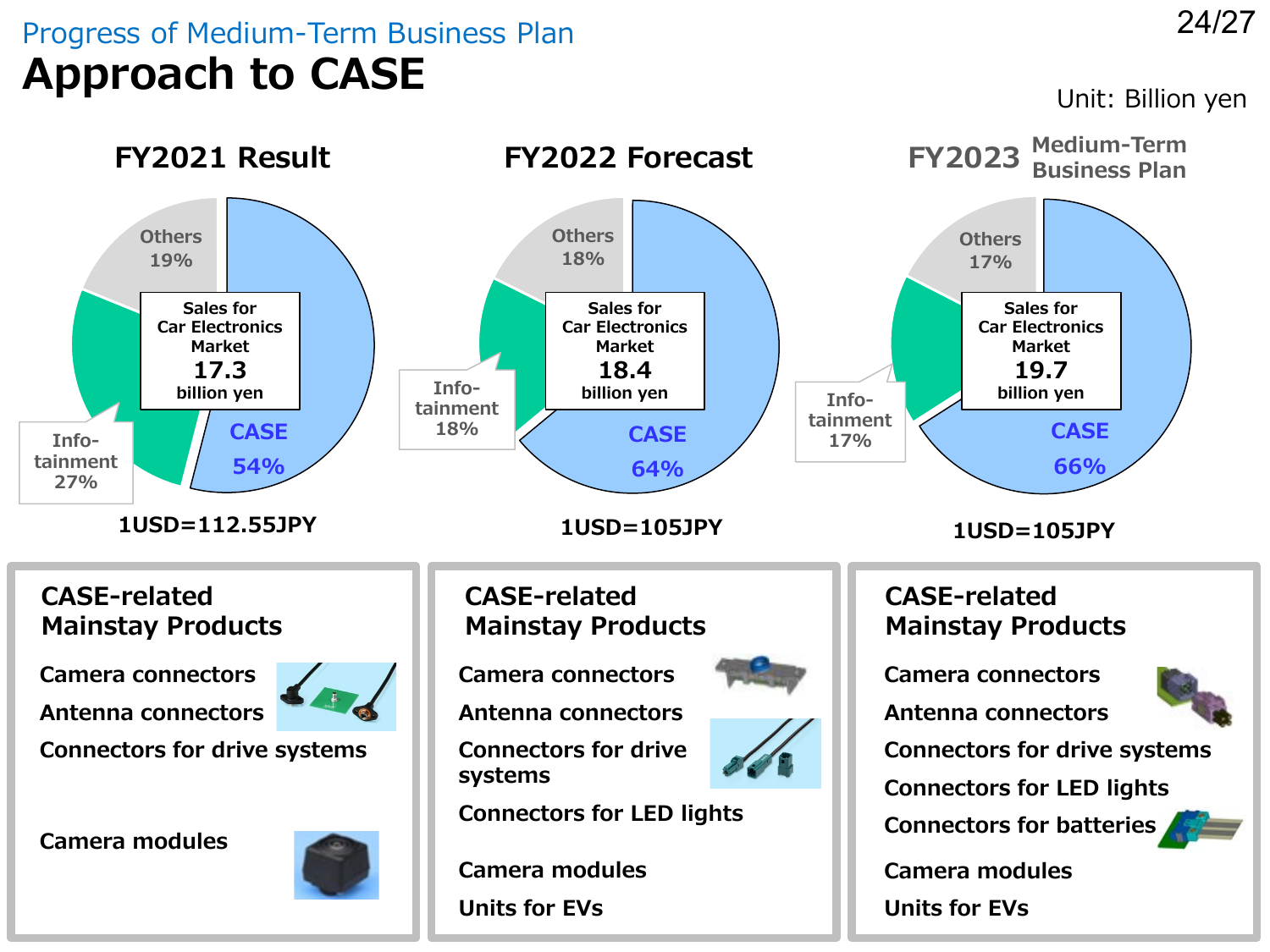#### Progress of Medium-Term Business Plan **Approach to Carbon Neutrality**





#### **CO2 reduction measures**

#### **◆Focus on electricity**

Energy conservation: Replace with more efficient facilities

Owned renewable energy power station: "Local production for local consumption" (In-house consumption)

Electric power: Select  $CO<sub>2</sub>$  emission-free (low emission) menus

#### **Activities in FY2021**

**◆ Establishment of long-term promotion system**

Established a task force to tackle this challenge across generations

- ◆ **Development of a CO<sub>2</sub> emissions reduction plan to 2030**
- ◆ **Survey on CO<sub>2</sub> emission factor** (continuous)
- A new web page for information disclosure based on the recommendation of TCFD will be available by the end of May, 2022

| SMK                                                              | SMK JAPAN in English          | $\circ$              | - Investor Relations - Inquiry - Sitemso<br><b>City Light</b> |
|------------------------------------------------------------------|-------------------------------|----------------------|---------------------------------------------------------------|
| Product<br>Category<br>Application<br>Search                     | Guide to SMK<br>Feature       | <b>Investors</b>     | CSR<br>Caroors                                                |
| <b>ICSR</b><br>$SMKTOP > CSR > E - TCPDWH$<br><b>Environment</b> |                               |                      | <b>O</b> Inquiry<br><b>Child have for monitor</b>             |
| <b>Environmental</b><br>Response<br>to TCFD<br>Management        | Environmental<br>Preservation | Green<br>Procurement | short we aradicts, market crowds<br>and company information   |
| <b>Response to the TCFD</b>                                      |                               |                      | CSR                                                           |
|                                                                  |                               |                      | . Too Message                                                 |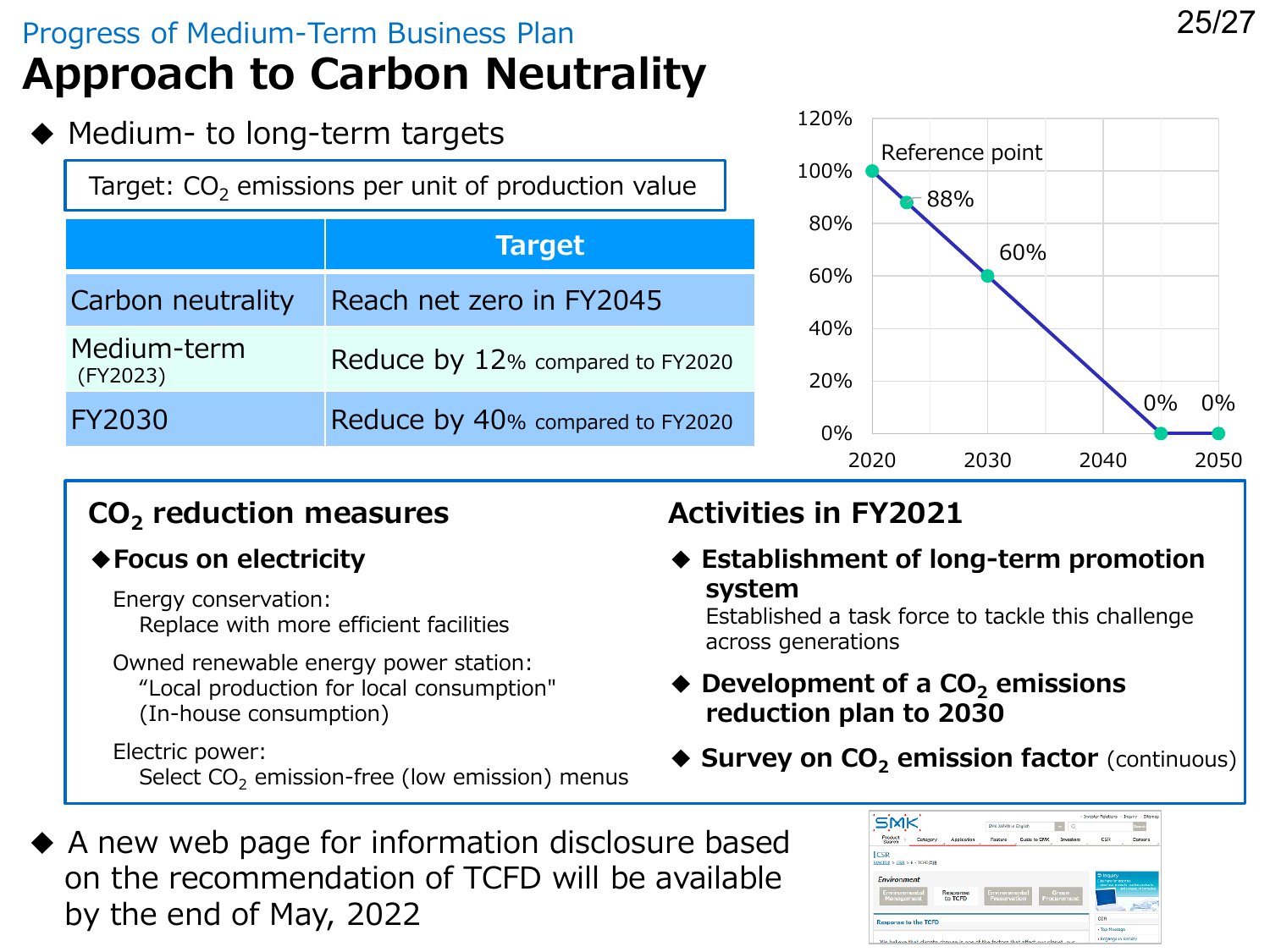#### 26/27 Progress of Medium-Term Business Plan

|                         | Unit: Billion yen                  | <b>FY2020</b><br>Result                              | <b>FY2021</b><br>Result | <b>FY2022</b><br>Medium-Term<br><b>Business Plan</b><br>announced in May 2021 | <b>FY2022</b><br>Forecast<br>announced in May 2022 | <b>FY2023</b><br>Medium-Term<br><b>Business Plan</b><br>announced in May 2021 |
|-------------------------|------------------------------------|------------------------------------------------------|-------------------------|-------------------------------------------------------------------------------|----------------------------------------------------|-------------------------------------------------------------------------------|
|                         | <b>CS</b>                          | 19.8                                                 | 19.5                    | 22.7                                                                          | 23.0                                               | 27.4                                                                          |
|                         | <b>SCI</b>                         | 28.4                                                 | 28.4                    | 29.0                                                                          | 31.5                                               | 32.2                                                                          |
| <b>Net Sales</b>        | <b>R&amp;D</b>                     | 0.3                                                  | 0.3                     | 0.9                                                                           | 0.5                                                | 1.1                                                                           |
|                         | <b>Total</b><br>including others   | 48.5                                                 | 48.2                    | 52.6                                                                          | 55.0                                               | 60.7                                                                          |
|                         | <b>CS</b>                          | 1.44                                                 | 1.04                    | 1.1                                                                           | 1.09                                               | 2.2                                                                           |
|                         | <b>SCI</b>                         | $-0.07$                                              | $-0.14$                 | 0.6                                                                           | 0.58                                               | 1.0                                                                           |
| <b>Operating Profit</b> | <b>R&amp;D</b>                     | $-0.29$<br>* There is change in<br>reporting segment | $-0.20$                 | $-0.1$                                                                        | $-0.16$                                            | $-0.1$                                                                        |
|                         | <b>Total</b><br>including others   | 1.07                                                 | 0.70                    | 1.6                                                                           | 1.5                                                | 3.1                                                                           |
|                         | Ratio                              | 2.2%                                                 | 1.5%                    | 3.0%                                                                          | 2.7%                                               | 5.0%                                                                          |
|                         | <b>Ordinary Profit</b>             | 2.6                                                  | 3.4                     | 2.1                                                                           | 2.0                                                | 3.5                                                                           |
|                         | <b>Net Profit</b>                  | 1.9                                                  | 3.0                     | 1.5                                                                           | 1.4                                                | 2.5                                                                           |
|                         | <b>ROE</b> (%)                     | 7.3                                                  | 10.2                    | 5.0                                                                           | 4.6                                                | 8.0                                                                           |
|                         | <b>ROA</b> (%)                     | 5.2                                                  | 6.5                     | 4.0                                                                           | 3.7                                                | 6.0                                                                           |
|                         | Average Exchange Rate<br>$(1USD=)$ | 105.87 yen                                           | 112.55 yen              | $105$ yen                                                                     | $120$ yen                                          | $105$ yen                                                                     |